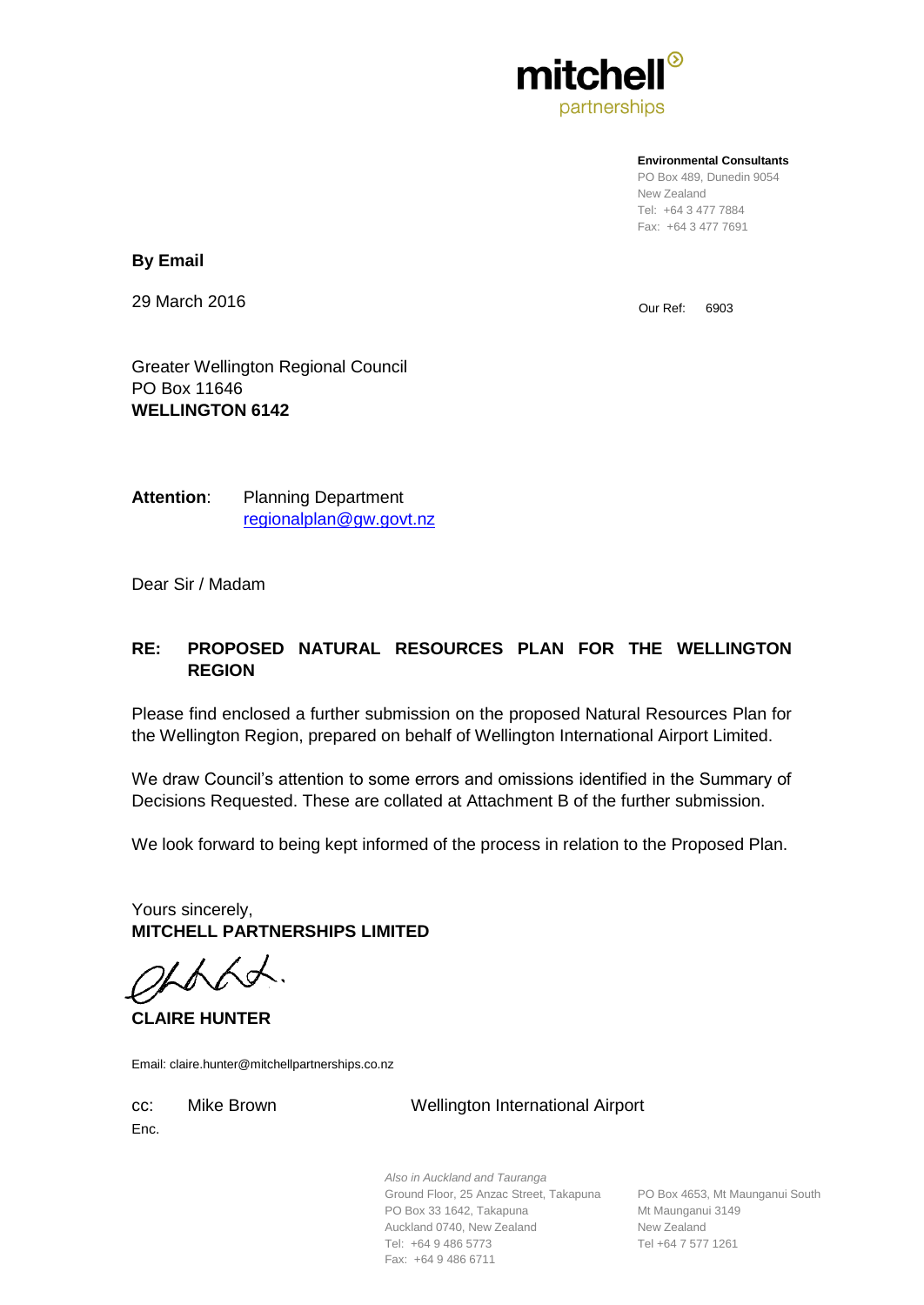#### **FORM 6**

## **FURTHER SUBMISSION IN SUPPORT OF OR IN OPPOSITION TO SUBMISSIONS ON PUBLICLY NOTIFIED NATURAL RESOURCES PLAN FOR THE WELLINGTON REGION**

*Clause 8 of Schedule 1, Resource Management Act 1991*

- **To:** Planning Department Wellington Regional Council PO Box 11646 WELLINGTON 6142
- **Submission on:** Proposed Natural Resources Plan for the Wellington Region

**Name: Wellington International Airport Limited ("WIAL")**

- **Address:** Wellington International Airport Limited C/- Mitchell Partnerships Ltd Private Bag 1919 Dunedin 9054
- **1. This further submission is in opposition to or support of submissions on the Proposed Natural Resources Plan for the Wellington Region ("Proposed Plan").**
- **2. WIAL has an interest in the Proposed Plan that is greater than the interest the general public has within the Region.**
- **3. WIAL will not gain an advantage in trade competition through this further submission.**

#### **4. Background to WIAL's Further Submission**

4.1. WIAL provided an overview of its history, operations and facilities, potential future development opportunities and significance at the regional and national scales in its original submission on the Proposed Plan<sup>1</sup>.

**<sup>.</sup>** <sup>1</sup> WIAL *"Submission on Publicly Notified Proposed Natural Resources Plan for the Wellington Region",* 25 September 2015.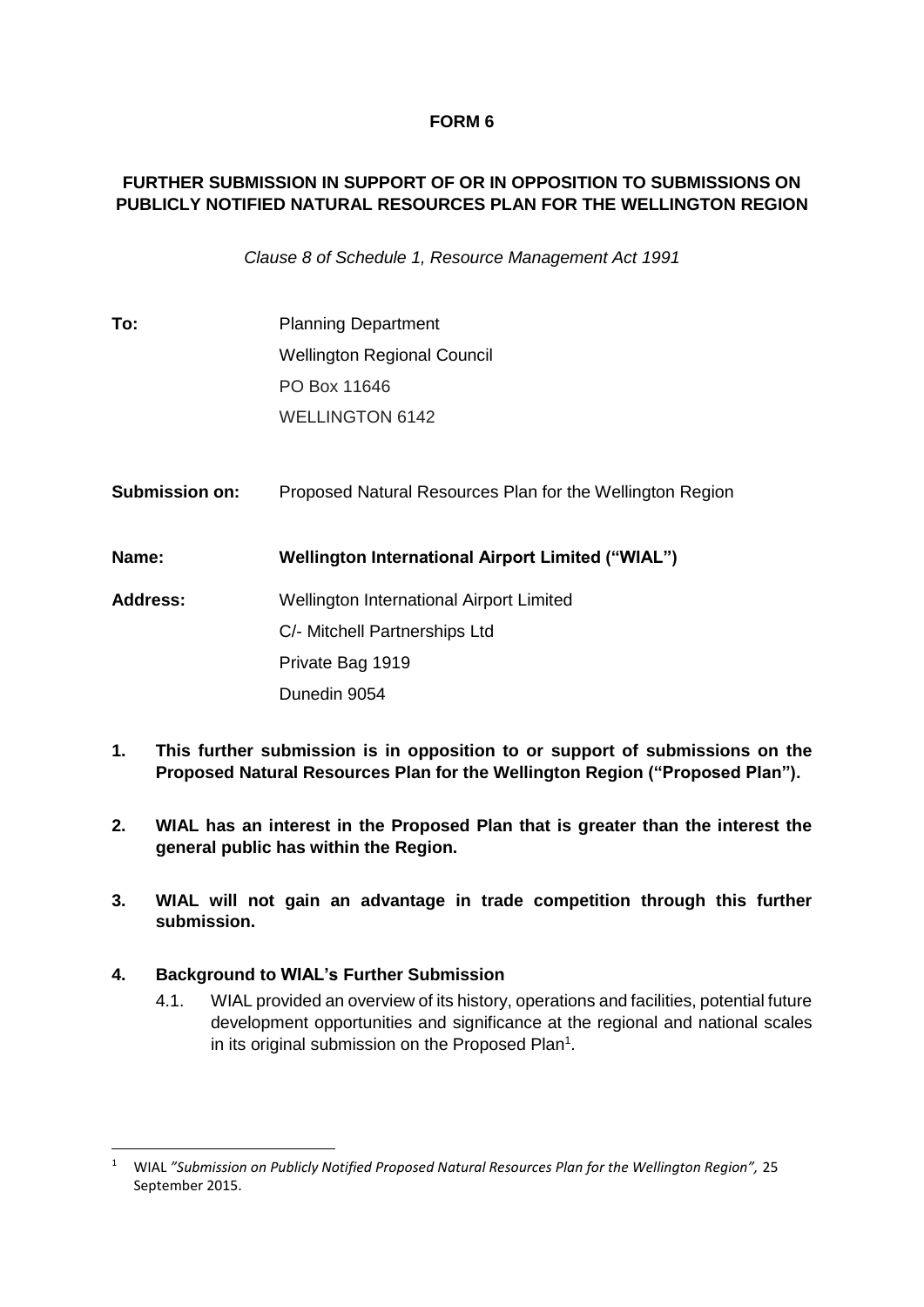- 4.2. In summary, Wellington International Airport (the "**Airport**") is vital to the Wellington region and more widely to New Zealand. The Airport connects residents, visitors and businesses to all parts of New Zealand and to Australia, the Pacific and the rest of the world. It significantly contributes to the city and wider regional economies. Passenger numbers are booming and WIAL needs to plan for and accommodate this growth, including through investment in essential infrastructure.
- 4.3. WIAL is responsible for the operation of the Airport and is a key stakeholder in the Wellington regional tourism industry. WIAL is classified as "regionally significant infrastructure"<sup>2</sup> and is also classified as a "lifeline utility"<sup>3</sup>.
- 4.4. WIAL's submission on the Proposed Plan raised concerns in relation to a number of proposed provisions. WIAL's submission sought a range of outcomes, briefly summarised as follows:
	- The appropriate recognition of, and provision for, the development, operation, maintenance and upgrade of regionally significant infrastructure;
	- The protection of regionally significant infrastructure from constraints arising from reverse sensitivity effects;
	- To ensure that the Proposed Plan does not inappropriately prohibit certain activities and promotes a balanced assessment of adverse and positive effects and any associated remediation or mitigation techniques, in support of overall community wellbeing;
	- The promotion of consistency between the Proposed Plan and higher order policy documents such as the New Zealand Coastal Policy Statement ("**NZCPS**") and Wellington Regional Policy Statement ("**RPS**");
	- To avoid duplication, inconsistencies or conflict between provisions of the Proposed Plan.
- 4.5. In this further submission WIAL has identified and opposed other parties submissions where the relief sought may, in WIAL's view, inappropriately constrain the use, maintenance, upgrade, operation, extension and development of existing and new regionally significant infrastructure and ancillary development and activities that support the effective and efficient operation of such infrastructure, to an extent that is not justified by the Resource Management Act 1991 ("**RMA**").
- 4.6. As identified in WIAL's original submission, numerous Objectives, Policies and Rules of the Proposed Plan are drafted in a rather absolute manner. WIAL has supported the submissions of other parties in instances where generally appropriate alternative drafting has been proffered.

**.** 

As defined in Appendix 3 of the Greater Wellington Regional Policy Statement.

<sup>3</sup> As defined in the *Civil Defence Emergency Management Act 2002* ("**CDEM Act**")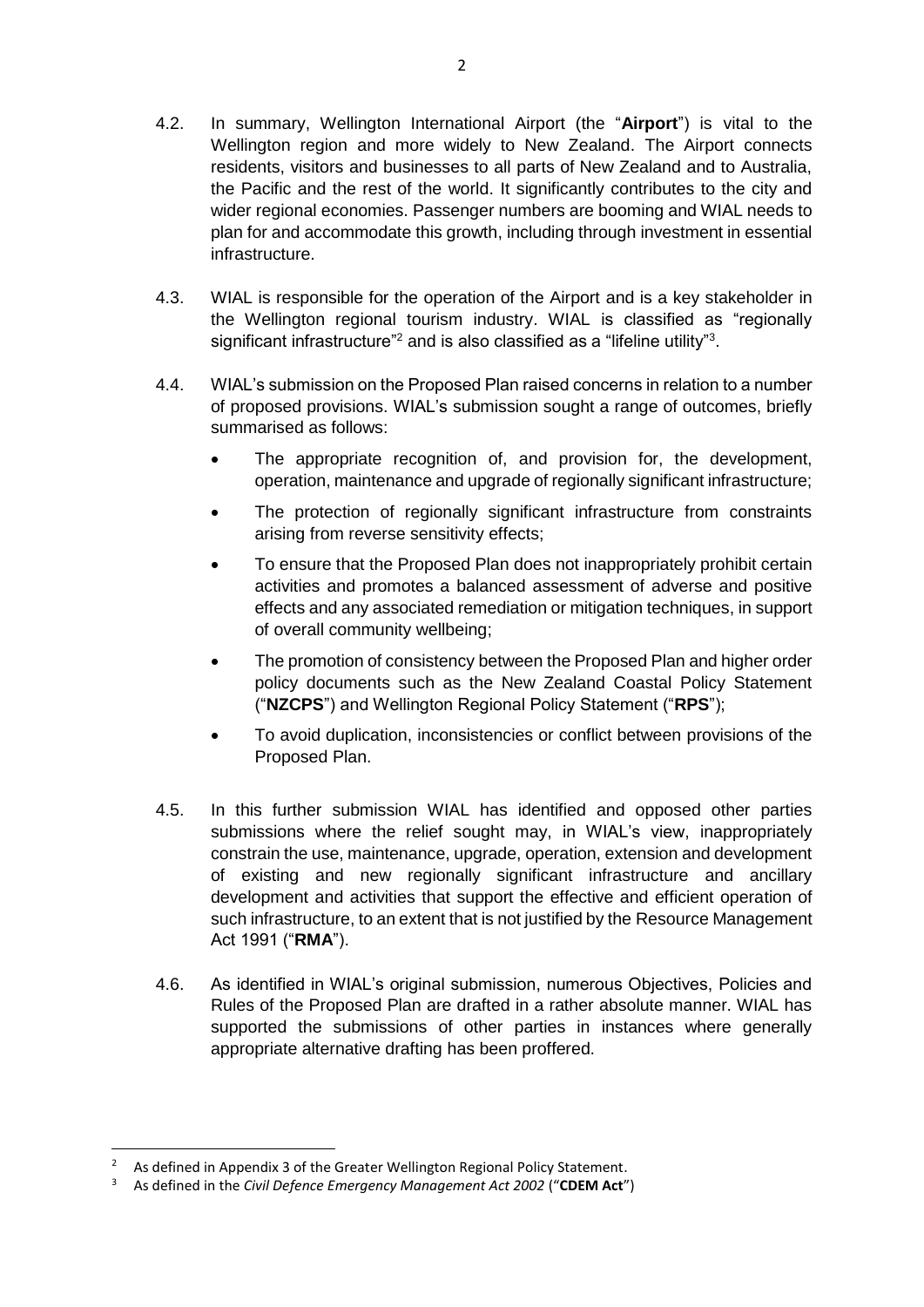- 4.7. WIAL has also identified three matters raised in its original submission that have not been included in the Summary of Decisions Requested. These submissions are included in the table at **Attachment B**.
- 4.8. WIAL considers that the relief sought via this further submission will ensure that:
	- a) The Proposed Plan is consistent with, and will achieve the purpose and principles of the RMA (and higher order documents) of promoting the sustainable management of natural and physical resources;
	- b) It will enable the people and communities of the Wellington Region to provide for their social and economic wellbeing and their health and safety;
	- c) It will provide for the avoidance, remediation or mitigation of adverse effects on the environment;
	- d) It will promote the efficient use and development of natural and physical resources;
	- e) It will assist the Council to carry out its functions under the RMA of achieving the integrated management of the effect of the use, development or protection of land;
	- f) It will meet the requirements to satisfy section 32 of the RMA; and
	- g) It represents sound resource management practice.
- **5. WIAL's further submission is included below as Attachment A.**
- **6. WIAL does wish to be heard in relation to this further submission.**
- **7. If others make a similar submission WIAL will consider presenting a joint case with them at any hearing.**
- **8. WIAL seeks the following decision from the Greater Wellington Regional Council:**
	- 8.1. That the relief sought and/or amendments (or those with similar or like effect to address WIAL's further submission points) outlined in **Attachment A** be accepted
	- 8.2. Such further, alternative, consequential or other relief as is appropriate or desirable in order to take account of the matters expressed in this submission.

gradd.

**Signature:**

By its authorised agent Claire Hunter, on behalf of Wellington International Airport Limited

**Date:** 29 March 2016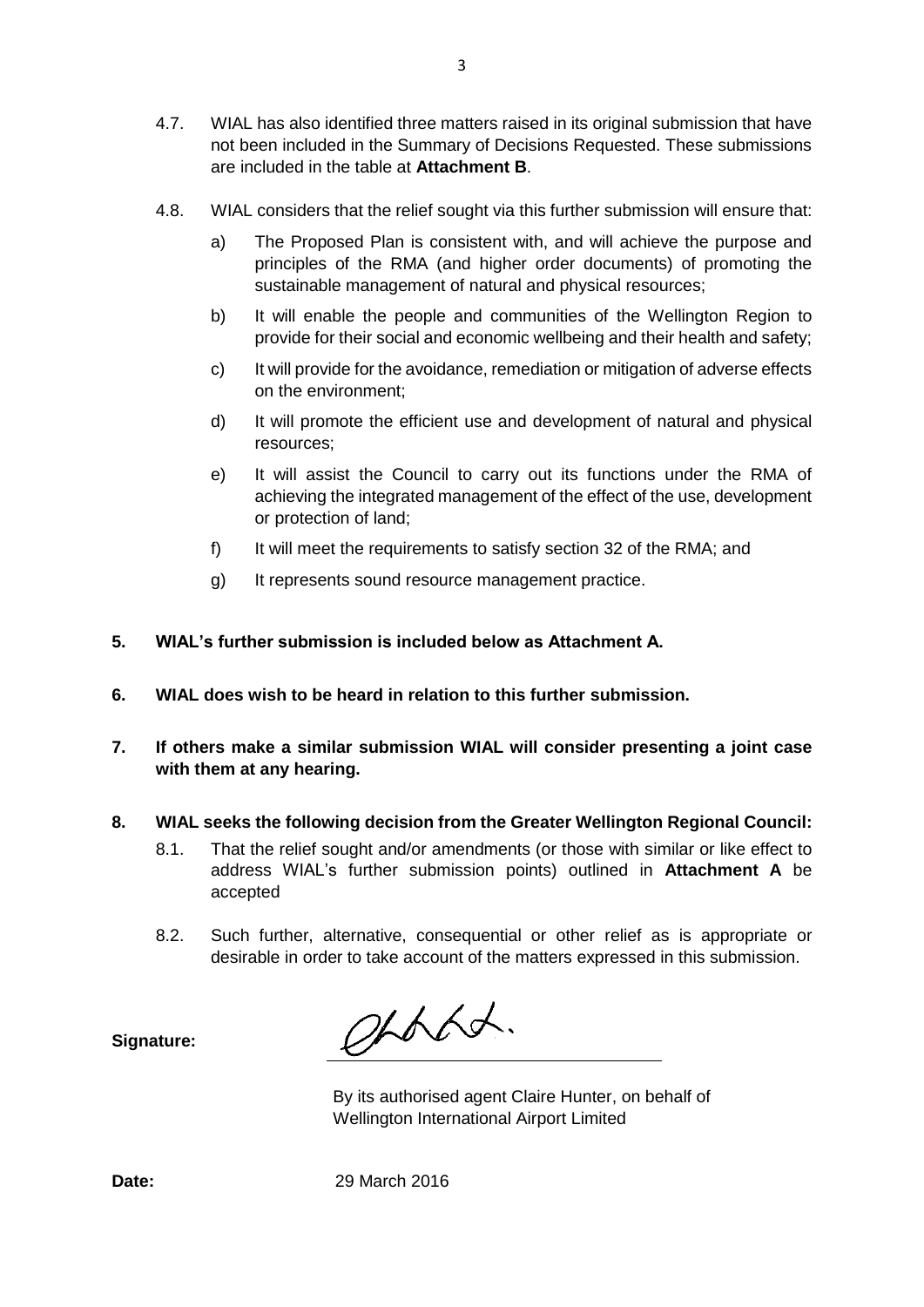#### **Address for service:** Wellington International Airport Limited C/- Mitchell Partnerships PO Box 489 **DUNEDIN 9054**

## **Contact Details:**

Attention: Claire Hunter

Telephone: 03 477 7884

E-mail: [claire.hunter@mitchellpartnerships.co.nz](mailto:claire.hunter@mitchellpartnerships.co.nz)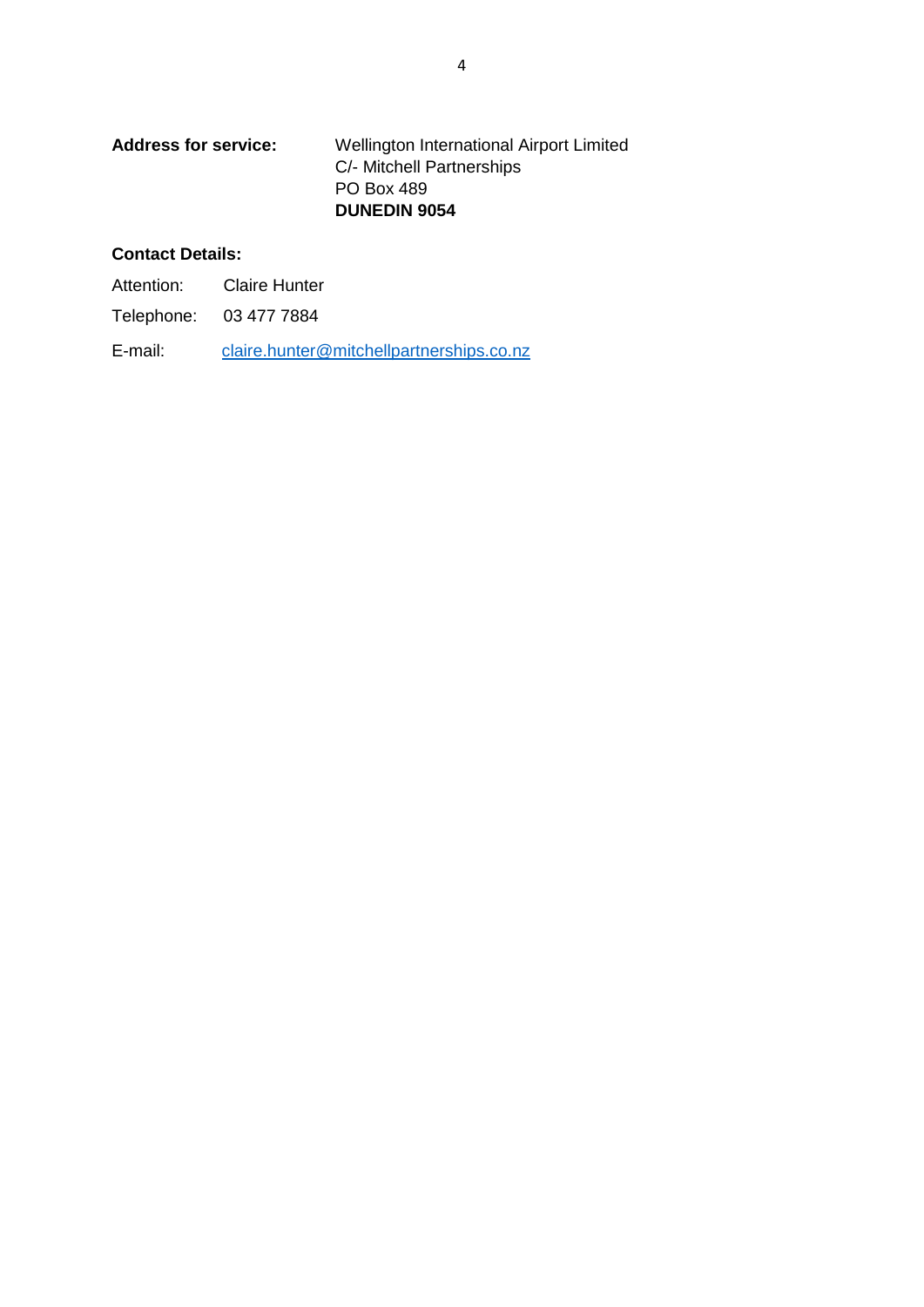# **ATTACHMENT A**

**Underlined text represents additions; strikethrough text represents deletions**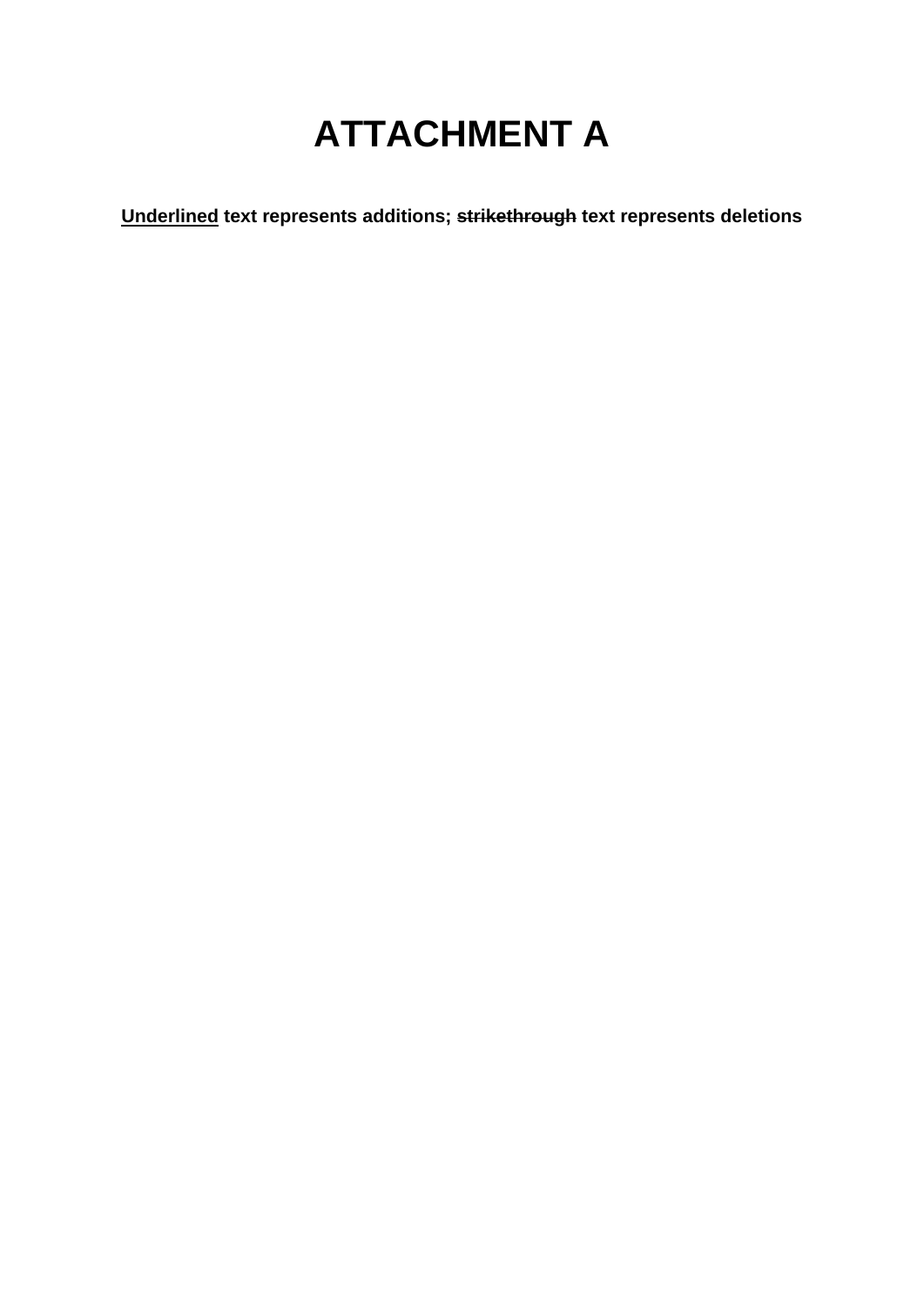ognise in the definition that some activities are equirements relating to safety. In the case of the merous such requirements such as Obstacle I runway length.

nents more comprehensively address the range of tivity effects on existing activities that may occur croach into inappropriate environments.

would be useful to include a definition of the term sed Plan as there are policies and rules directly nent and maintenance of seawalls.

sed framework for the application of offsets rather net loss" approach is supported. This will enable to the circumstances of individual applications.

| <b>SUBMITTER</b>                | <b>SUBMITTER ID.</b> | <b>PROVISION</b>             | <b>RELIEF SOUGHT</b>                                                                                                                                                                                                                                                                                                                                                                                                                                                                                                                                                                                                                                                                                                                                                                                                                                                                                                                                                                                                                                              | <b>WIAL POSITION</b> | <b>WIAL REASONS</b>                                    |
|---------------------------------|----------------------|------------------------------|-------------------------------------------------------------------------------------------------------------------------------------------------------------------------------------------------------------------------------------------------------------------------------------------------------------------------------------------------------------------------------------------------------------------------------------------------------------------------------------------------------------------------------------------------------------------------------------------------------------------------------------------------------------------------------------------------------------------------------------------------------------------------------------------------------------------------------------------------------------------------------------------------------------------------------------------------------------------------------------------------------------------------------------------------------------------|----------------------|--------------------------------------------------------|
| <b>CHAPTER 2 INTERPRETATION</b> |                      |                              |                                                                                                                                                                                                                                                                                                                                                                                                                                                                                                                                                                                                                                                                                                                                                                                                                                                                                                                                                                                                                                                                   |                      |                                                        |
| NZ Transport Agency             | S146/027             | Definition:                  | Support in part. Amend the definition of operational<br>requirement:                                                                                                                                                                                                                                                                                                                                                                                                                                                                                                                                                                                                                                                                                                                                                                                                                                                                                                                                                                                              | Support              | It is appropriate to reco<br>subject to operational re |
|                                 |                      | "Operational<br>requirement" | When an activity needs to be carried out in a particular<br>location or way in order to be able to function safely,<br>effectively and efficiently.                                                                                                                                                                                                                                                                                                                                                                                                                                                                                                                                                                                                                                                                                                                                                                                                                                                                                                               |                      | Airport, there are nun<br>Limitation Surfaces and      |
|                                 | S146/031             | Definition:                  | Amend the definition of reverse sensitivity:                                                                                                                                                                                                                                                                                                                                                                                                                                                                                                                                                                                                                                                                                                                                                                                                                                                                                                                                                                                                                      | Support              | The proposed amendme                                   |
|                                 |                      | "Reverse sensitivity"        | The vulnerability of an existing lawfully-established activity to<br>other activities in the vicinity which are sensitive to adverse<br>environmental effects that may be generated by such<br>existing activities, thereby creating the potential for the<br>operation, maintenance, upgrade and development of such<br>existing activity to be constrained.                                                                                                                                                                                                                                                                                                                                                                                                                                                                                                                                                                                                                                                                                                     |                      | potential reverse sensiti<br>when sensitive uses end   |
|                                 | S146/032             | New definition proposed.     | Add a new definition for 'seawall' as follows:                                                                                                                                                                                                                                                                                                                                                                                                                                                                                                                                                                                                                                                                                                                                                                                                                                                                                                                                                                                                                    | Support              | WIAL considers that it w                               |
|                                 |                      | "Seawall".                   | Seawall means a man-made structure in the coastal<br>environment primarily constructed for protective purposes<br>but which may also accommodate other beneficial uses such<br>as walkways or cycleways.                                                                                                                                                                                                                                                                                                                                                                                                                                                                                                                                                                                                                                                                                                                                                                                                                                                          |                      | "seawall" in the Propos<br>governing the developm      |
|                                 | S146/008             | Definition:                  | Amend the definition of biodiversity offset.                                                                                                                                                                                                                                                                                                                                                                                                                                                                                                                                                                                                                                                                                                                                                                                                                                                                                                                                                                                                                      | Support              | The use of a merits-base                               |
|                                 |                      | "Biodiversity offset"        | A measurable positive outcome resulting from an action<br>designed to compensate for the residual adverse effects on<br>biodiversity arising from an activity after avoidance,<br>remediation and mitigation measures have been taken.<br>Biodiversity offsets differ from mitigation in so far as offsets<br>require the demonstration of no net loss of biodiversity and<br>preferably a net gain. The use of biodiversity offsets as a<br>mitigation method does not differ in application from other<br>mitigation measures and so offsets do not require a<br>demonstration of no net loss do not need to secure a net<br>gain. The performance of offsets (nil-effect or net gain or<br>other) is a matter for the particular circumstances of<br>proposed projects (applications) and based on the overall<br>performance of a proposal within the RMA decision making<br>framework (section 104 and Part 2). The principles to be<br>applied when proposing and considering biodiversity offsets<br>are provided in Schedule G (biodiversity offsetting). |                      | than a mandatory "no n<br>better responsiveness to     |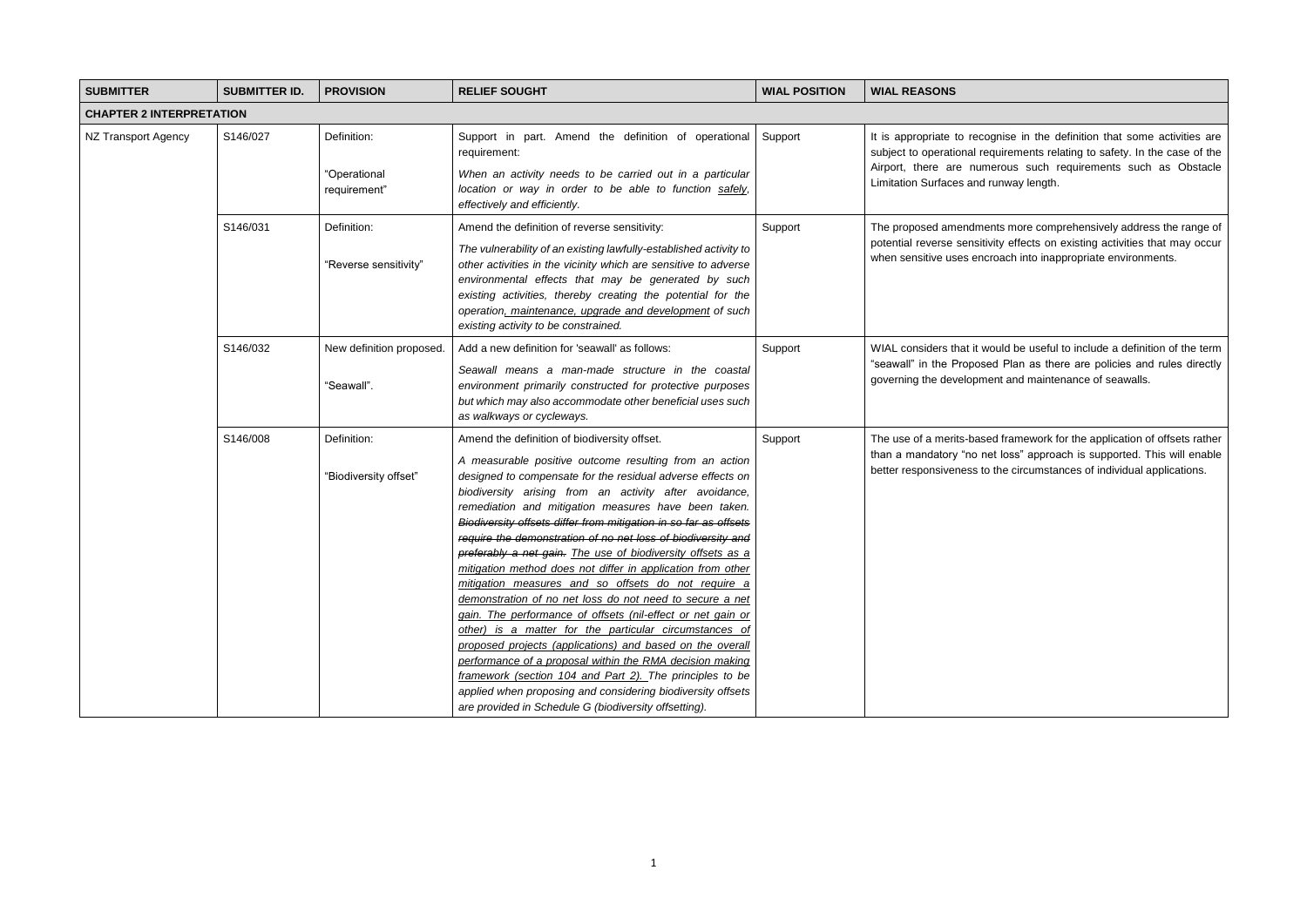f sought by submitter 85 insofar as clarification is how the definition of the term "zone of reasonable requirements of Policy P71 being applied to ater.

"zone of reasonable mixing" excludes discharges  $w$ s:

flowing surface water bodies, whichever of the *following is the least:*

*Zone of reasonable mixing*

*For the purpose of permitted rules in the Plan, but excluding discharges to coastal water, the zone of reasonable mixing is:* 

*Formal for permitted activity discharges to coastal* sonable mixing is determined on a case by case *basis in accordance with Policy P71.*

finition to assess permitted discharges to coastal ith Policy P71 is complicated by the fact that P71 ance standards applicable to discharges to rivers

to translate the performance standards specified iarges to coastal water (given the performance pply to freshwater).

 $s$  submission correctly identifies the ambiguity of te" where applied to highly modified coastal hition that the Wellington coastline is highly vill ensure that coastal restoration plans are cular environment they are prepared for and not

*(i) a distance 200m downstream of the point of discharge if*  of the wetted channel is greater than 30m at the *point of discharge, or* 

*(ii) a distance equal to seven times the width of the wetted channel the surface water body, but which shall not be less than 50m, or* 

*(iii) the distance downstream at which mixing of contaminants has occurred across the full width of the wetted channel of the surface water body, but which shall not be less than* 

| Roading,<br>Parks<br>and<br>Gardens and Solid Waste<br>departments of Hutt City<br>Council and Upper Hutt<br><b>City Council</b> | S85/060  | Definition:<br>reasonable<br>"Zone<br>of<br>mixing" | Amend the definition of reasonable mixing to provide more<br>clarity in relation to discharges to coastal water.                                        | Support in part | WIAL supports the relief<br>sought with regards to h<br>mixing envisages the<br>discharges to coastal wa<br>The notified definition of              |
|----------------------------------------------------------------------------------------------------------------------------------|----------|-----------------------------------------------------|---------------------------------------------------------------------------------------------------------------------------------------------------------|-----------------|-----------------------------------------------------------------------------------------------------------------------------------------------------|
|                                                                                                                                  |          |                                                     |                                                                                                                                                         |                 | to coastal water as follo<br>Zone of reasonable mix                                                                                                 |
|                                                                                                                                  |          |                                                     |                                                                                                                                                         |                 | For the purpose of pern<br>to coastal water, the zor                                                                                                |
|                                                                                                                                  |          |                                                     |                                                                                                                                                         |                 | in relation to<br>(a)<br>following is the                                                                                                           |
|                                                                                                                                  |          |                                                     |                                                                                                                                                         |                 | a distanc<br>(i)<br>the width<br>point of c                                                                                                         |
|                                                                                                                                  |          |                                                     |                                                                                                                                                         |                 | a distand<br>(ii)<br>channel<br>less than                                                                                                           |
|                                                                                                                                  |          |                                                     |                                                                                                                                                         |                 | (iii) the distal<br>has occu<br>the surfa<br>50m, or                                                                                                |
|                                                                                                                                  |          |                                                     |                                                                                                                                                         |                 | in relation to la<br>(b)                                                                                                                            |
|                                                                                                                                  |          |                                                     |                                                                                                                                                         |                 | For consented activities<br>water, the zone of reas<br>basis in accordance with                                                                     |
|                                                                                                                                  |          |                                                     |                                                                                                                                                         |                 | The direction in the defi<br>water in accordance wit<br>applies various performa<br>(i.e. to freshwater).                                           |
|                                                                                                                                  |          |                                                     |                                                                                                                                                         |                 | It may not be possible t<br>in Policy P71 to discha<br>standards ostensibly ap                                                                      |
| Wellington Water Limited                                                                                                         | S135/010 | Definition:<br>"Coastal restoration plan"           | Amend - clarify what is meant by "natural state" and<br>recognise that most of the urban Wellington region coastline<br>has been extensively developed. | Support         | It is considered that the<br>the term "natural stat<br>environments. Recogn<br>modified in places wi<br>responsive to the partic<br>unduly onerous. |

*(b) in relation to lakes, a distance 15m from the point of discharge.*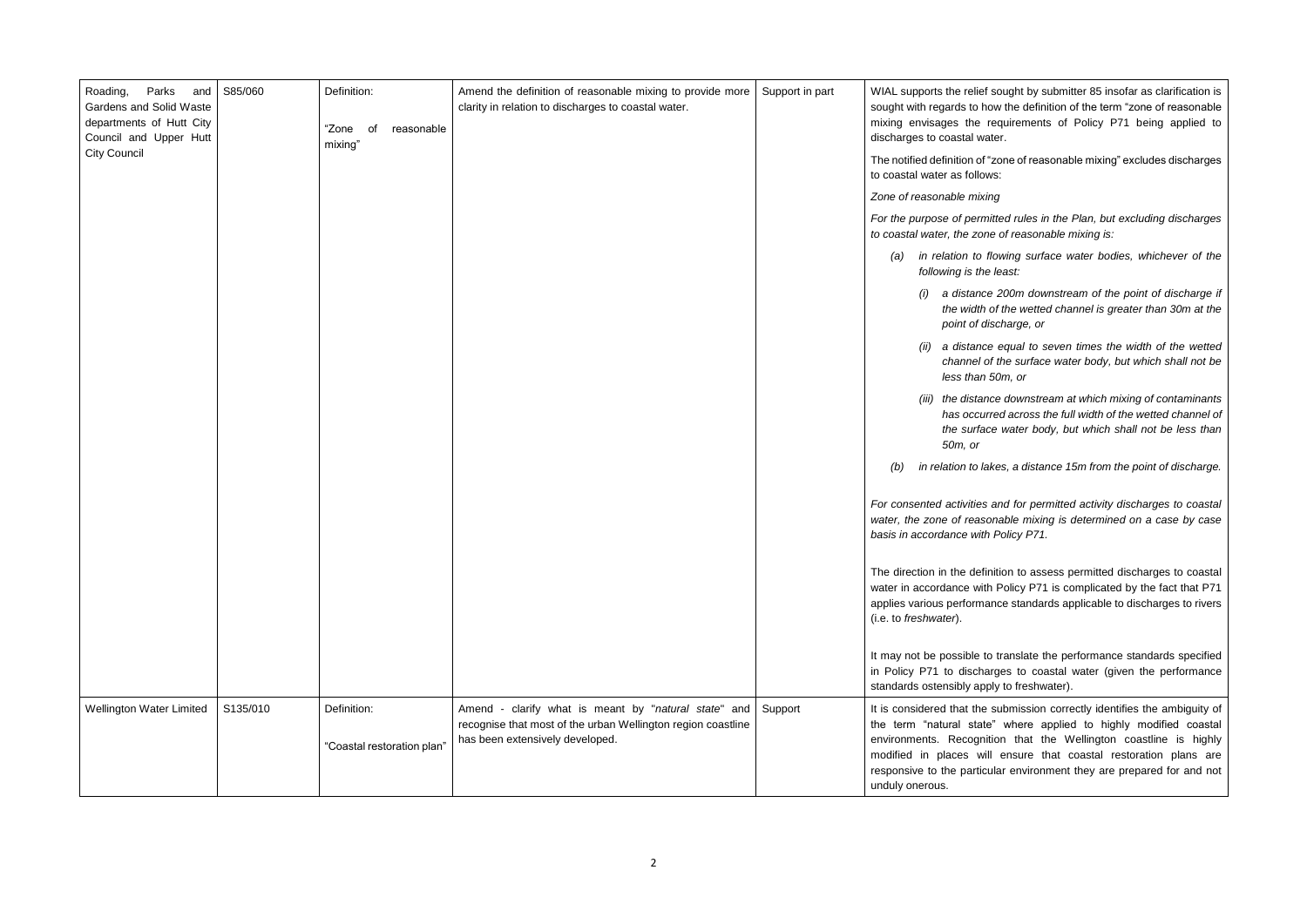In used to protect infrastructure that is located with The proposed amended definition introduces therefore integrates more clearly with Policy P28 ng development (and not just land) from risk.

of this definition may constrain development in lerwise not be classified as high hazard areas.

infrastructure has a range of varying discharge red with differing functional, operational and . It is therefore considered appropriate to facilitate sment of the best practicable option for these

on is compatible with a new objective sought by mission as follows:

|                             | S135/017 | Definition:<br>"Hard engineering"  | Amend - add "or infrastructure" after "to prevent erosion of<br>the land".                                                                                                                                                                                                                                                                                                                                           | Support | Hard engineering is ofter<br>a land-water interface.                                                                                                          |
|-----------------------------|----------|------------------------------------|----------------------------------------------------------------------------------------------------------------------------------------------------------------------------------------------------------------------------------------------------------------------------------------------------------------------------------------------------------------------------------------------------------------------|---------|---------------------------------------------------------------------------------------------------------------------------------------------------------------|
|                             |          |                                    |                                                                                                                                                                                                                                                                                                                                                                                                                      |         |                                                                                                                                                               |
|                             |          |                                    | Engineering works that use structural materials such as<br>concrete, steel, timber or rock armour to provide a hard,<br>inflexible edge between the land-water interface along rivers,<br>shorelines or lake edges. Typical structures include groynes,<br>seawalls, revetments or bulkheads that are designed to<br>prevent erosion of the land or infrastructure. Also referred to<br>as 'structural engineering'. |         | recognition of this and th<br>which refers to protecting                                                                                                      |
|                             | S135/019 | Definition:<br>"High hazard areas" | Amend. Reconsider the definition of high hazard areas so<br>that it is based on an appropriate assessment of actual<br>hazard.                                                                                                                                                                                                                                                                                       | Support | The all-inclusive nature<br>locations that would othe                                                                                                         |
| <b>CHAPTER 3 OBJECTIVES</b> |          |                                    |                                                                                                                                                                                                                                                                                                                                                                                                                      |         |                                                                                                                                                               |
| NZ Transport Agency         | S146/064 | New Objective                      | Add new objective:                                                                                                                                                                                                                                                                                                                                                                                                   | Support | Regionally significant in                                                                                                                                     |
|                             |          |                                    | Discharges<br>associated<br>with<br>regionally<br>significant<br>infrastructure are managed through the adoption of the best<br>practicable option.                                                                                                                                                                                                                                                                  |         | requirements associate<br>locational requirements.<br>a case-by-case assess<br>developments.                                                                  |
|                             | S146/042 | New Objective                      | Add new objective:<br>The safe, effective and efficient use, operation, maintenance,<br>upgrade and development of regionally significant<br>infrastructure is provided for.                                                                                                                                                                                                                                         | Support | The NZTA's submission<br>WIAL in its original subm<br>Development of regional                                                                                 |
|                             |          |                                    |                                                                                                                                                                                                                                                                                                                                                                                                                      |         | Provide for and enable<br>significant infrastructure.                                                                                                         |
|                             |          |                                    |                                                                                                                                                                                                                                                                                                                                                                                                                      |         | WIAL consider it necess<br>Plan to explicitly supp<br>infrastructure. Objective<br>regionally significant infra<br>infrastructure.                            |
|                             | S146/043 | New Objective                      | Add new Objective:<br>To recognise that regionally significant infrastructure<br>represents appropriate use and development in all<br>environments where there are functional needs or<br>operational requirements.                                                                                                                                                                                                  | Support | This objective will work<br>exclude activities that<br>requirement to be locate<br>also complement objecti<br>original submission).                           |
| Minister of Conservation    | S75/021  | New Objective                      | Insert new objective as follows:<br>In areas potentially affected by coastal hazards over at least<br>the next 100 years, increases in risk, residual risk, and<br>adverse effects from coastal hazards, including the effects of<br>climate change on people, property or the environment are<br>avoided.                                                                                                           | Oppose  | WIAL considers that this<br>the Proposed Plan as<br>recognise the presence<br>requires the avoidance o<br>The objective is ambig<br>"potentially". It appears |

#### *Development of regionally significant infrastructure*

*Provide for and enable the development and growth of regionally* 

ssary to include a new objective in the Proposed port the development of regionally significant ves O12 and O13 as notified recognise *existing* rastructure but are not explicit with regards to *new* 

in conjunction with proposed Objective O53 to do not have a functional need or operational ed in the CMA and provide for those that do. It will tives O54, O21 and O56 (as amended by WIAL's

is proposed policy is inappropriate for inclusion in it is ambiguous, overly restrictive and fails to of existing infrastructure in areas of risk. It also of adverse effects from coastal hazards.

iguous in the use of the terms "at least" and to require development/activities that exist in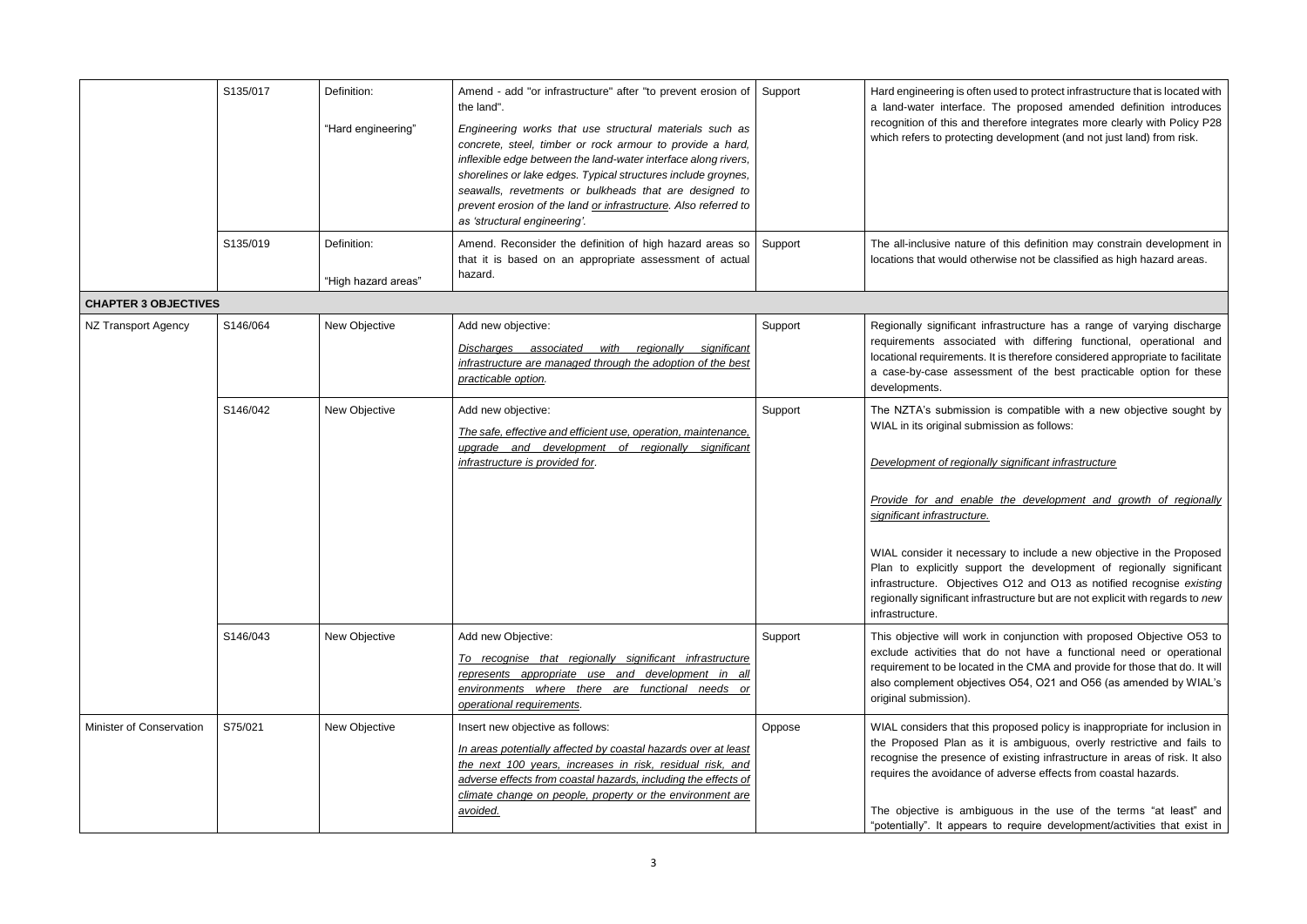the associated risk. This is a threshold that is in many cases. Where activities exist in (or where iunctional/operational requirement to locate in) a avoidance of risk is not possible.

ginal submission, this objective should be qualified ry requirement relating to maintenance and may not be feasible or desirable objectives in all

ginal submission, this policy fails to recognise that recess may be necessary, where consistent with PS.

nsistent with WIAL's original submission on this recognition provided for by the notified policy it is for" regionally significant infrastructure activities. he manner in which subsequent policies and rules ions for such infrastructure.

cognise that infrastructure facilities may require t in the future to provide capacity to service the growth.

portunities for infrastructure may be foreclosed on of inappropriate use and development in nearby implications for the community. This should be ssment processes relating to sensitive activities.

deletion or amendment of this objective due to its

the Oil Companies submission appropriately tural hazard and climate change effects are

management response that determines the esidual risk, and adverse effects.

|                                                   |          |                                                                           |                                                                                                                                                                                                                                                                                                                                                             |                 | hazardous areas avoid<br>unlikely to be possible i<br>new activities have a f<br>hazard-prone area, the                                                                               |
|---------------------------------------------------|----------|---------------------------------------------------------------------------|-------------------------------------------------------------------------------------------------------------------------------------------------------------------------------------------------------------------------------------------------------------------------------------------------------------------------------------------------------------|-----------------|---------------------------------------------------------------------------------------------------------------------------------------------------------------------------------------|
| <b>CentrePort</b><br>Limited<br>(CentrePort)      | S121/021 | Objective O9:<br>Recreational values                                      | Amend Objective O9 as follows:<br>The recreational values of the coastal marine area, rivers and<br>lakes and their margins and natural wetlands are maintained<br>and enhanced where appropriate.                                                                                                                                                          | Support         | As set out in WIAL's orig<br>to avoid a mandator<br>enhancement as these<br>situations.                                                                                               |
| <b>CentrePort</b><br>Limited<br>(CentrePort)      | S121/022 | Objective O10:<br>Public access                                           | Amend Objective O10 as follows:<br>Public access to and along the coastal marine area and<br>rivers and lakes is maintained and enhanced where<br>appropriate.                                                                                                                                                                                              | Support         | As set out in WIAL's orig<br>restrictions on public a<br>Policy 19(3) of the NZC                                                                                                      |
| Farmers<br>Federated<br>of<br>New Zealand         | S352/063 | Objective O12:<br>Benefits of<br>regionally<br>significant infrastructure | Amend:<br>The social, economic, cultural and environmental benefits of<br>regionally significant infrastructure and renewable energy<br>generation activities are recognised and provided for.                                                                                                                                                              | Support         | This submission is cor<br>Objective. To enact the<br>necessary to "provide f<br>This is consistent with th<br>provide certain exempti                                                 |
| Wellington<br>Electricity<br><b>Lines Limited</b> | S126/013 | Objective O13:<br>Protecting<br>regionally<br>significant infrastructure  | Amend O13 include the word 'development' as follows:<br>The development, use and ongoing operation of regionally<br>significant infrastructure and renewable energy generation<br>activities in the coastal marine area are protected from new<br>incompatible use and development occurring under, over, or<br>adjacent to the infrastructure or activity. | Support in part | It is appropriate to red<br>additional development<br>demands of population<br>Future development opp<br>by the establishment o<br>areas, with significant<br>considered in the asses |
| Rangitane o Wairarapa<br>Inc                      | S279/030 | Objective O19:<br>Natural processes                                       | Amend the objective to ensure:<br>The natural processes referred to in the objective are<br>clearly identified; and<br>That it is adverse effects from use and development<br>not interference that needs to be managed.<br>Or Objective O19 should be deleted in its entirety (the<br>outcome is achieved by O17)                                          | Support         | WIAL also sought the d<br>ambiguity.                                                                                                                                                  |
| The Oil Companies                                 | S55/003  | Objective O20<br>Risk<br>from<br>natural<br>hazards                       | Modify O20 as follows:<br>The risk, residual risk, and adverse effects from natural<br>hazards and climate change on people, the community and<br>infrastructure are acceptable appropriately managed so that<br>risks remain acceptable.                                                                                                                   | Support         | WIAL considers that<br>distinguishes that nat<br>inherently variable.<br>It is the community's<br>"acceptability" of risk, re                                                         |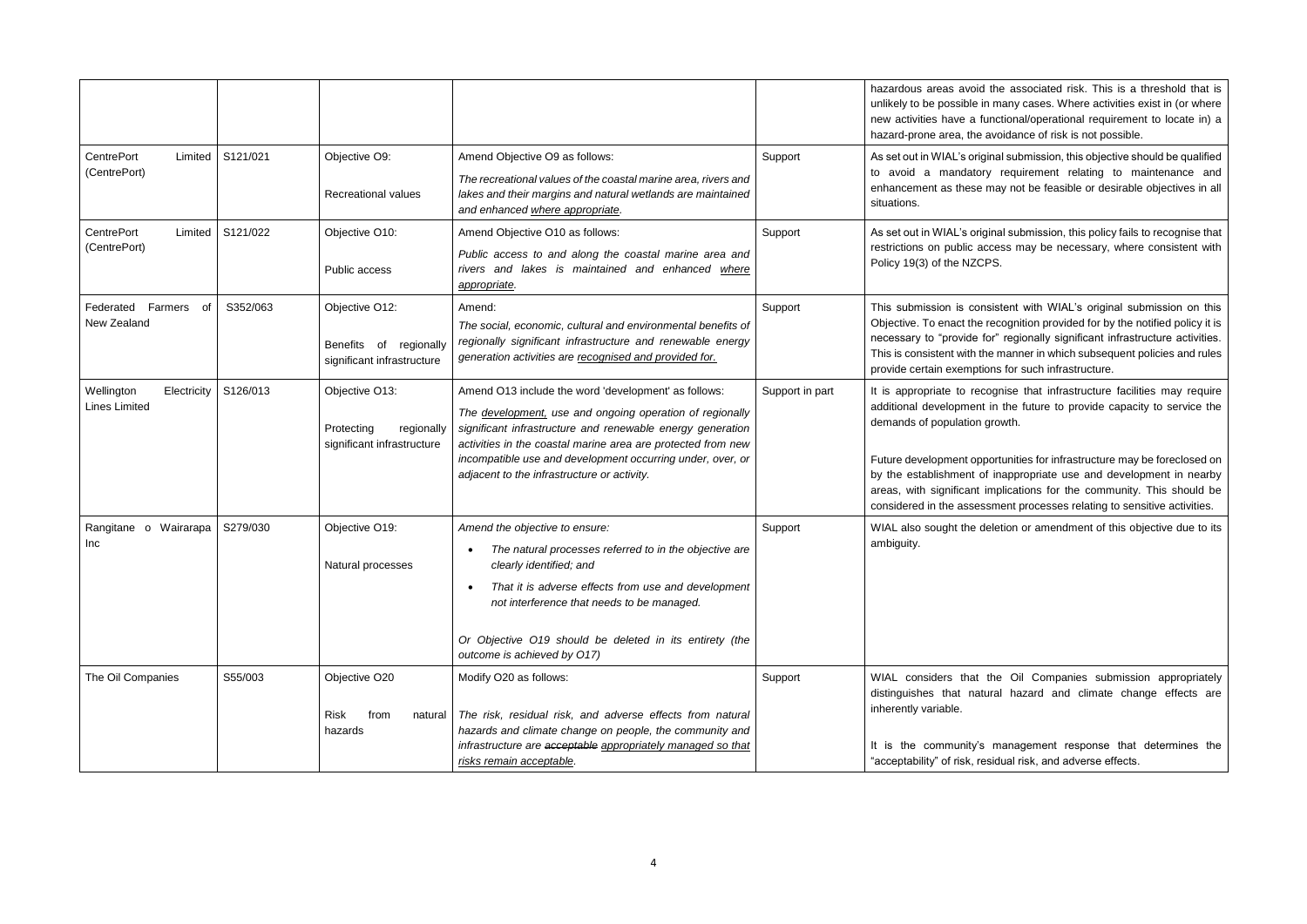submission, WIAL considers that this policy should al and operational requirements associated with infrastructure. These requirements can dictate wer suitable design and management of risk can is appropriate.

I submission WIAL considers that the use of hard nay be inherent to certain forms of infrastructure fore should be enabled.

I submission, WIAL considers that it is necessary to identify the values to which the objective

ctive requires amendment to align with the require RMA.

I submission, WIAL considers that it is necessary to identify the values to which the objective

I submission, WIAL considers that it is necessary to identify the values to which the objective

| Spark<br><b>New</b><br>Zealand<br><b>Trading Limited</b> | S98/007  | Objective O21:<br>High hazard areas                               | Amend Objective O21:<br>Inappropriate use and development in high hazard areas is<br>avoided, other than<br>where it has a functional need and/or operational<br>a)<br>requirement to be located there, and/or<br>where it is necessary to enable the efficient operation<br>b)                                                                                                                                                                                                                                                   | Support         | As noted in its original s<br>recognise the locationa<br>regionally significant in<br>hazard locations, howe<br>ensure that such siting |
|----------------------------------------------------------|----------|-------------------------------------------------------------------|-----------------------------------------------------------------------------------------------------------------------------------------------------------------------------------------------------------------------------------------------------------------------------------------------------------------------------------------------------------------------------------------------------------------------------------------------------------------------------------------------------------------------------------|-----------------|-----------------------------------------------------------------------------------------------------------------------------------------|
| CentrePort<br>Limited<br>(CentrePort)                    | S121/028 | O22:<br>Objective<br>Hard<br>engineering                          | of regionally significant infrastructure<br>Amend Objective O22 as follows:<br>Hard engineering mitigation and protection methods are only<br>used as a last practicable option unless there is a functional<br>need or operational requirement.                                                                                                                                                                                                                                                                                  | Support         | As set out in its original<br>engineering methods m<br>development and theref                                                           |
| <b>Masterton District Council</b>                        | S367/051 | Objective O31:<br>Outstanding<br>water<br>bodies                  | Amend Objective O31 to read:<br>Outstanding water bodies (Schedule A) and their significant<br>values are protected from inappropriate use and<br>development.<br>Amend Objectives O31 to O38 (inclusive) to clearly identify<br>that the protective requirements of those provisions only<br>relate to the identified features and matters determined to be<br>of value within that relevant Schedule.<br>Delete and redefine maps to provide certainty as to the<br>extent and location of scheduled items, including provision | Support         | As set out in its original<br>to amend this objectiv<br>applies.<br>Additionally the objec<br>requirements of Section                   |
| <b>Masterton District Council</b>                        | S367/055 | Objective O35<br>Significant<br>indigenous<br>biodiversity values | for reach specific values to be determined, rather than<br>generic values.<br>Amend Objectives O31 to O38 (inclusive) to clearly identify<br>that the protective requirements of those provisions only<br>relate to the identified features and matters determined to be<br>of value within that relevant Schedule.<br>Delete and redefine maps to provide certainty as to the                                                                                                                                                    | Support in part | As set out in its original<br>to amend this objectiv<br>applies.                                                                        |
| <b>Masterton District Council</b>                        | S367/055 | Objective O36<br>Significant<br>geological<br>features            | extent and location of scheduled items, including provision<br>for reach specific values to be determined, rather than<br>generic values.<br>Amend Objectives O31 to O38 (inclusive) to clearly identify<br>that the protective requirements of those provisions only<br>relate to the identified features and matters determined to be<br>of value within that relevant Schedule.<br>Delete and redefine maps to provide certainty as to the                                                                                     | Support         | As set out in its original<br>to amend this objectiv<br>applies.                                                                        |
|                                                          |          |                                                                   | extent and location of scheduled items, including provision<br>for reach specific values to be determined, rather than<br>generic values.                                                                                                                                                                                                                                                                                                                                                                                         |                 |                                                                                                                                         |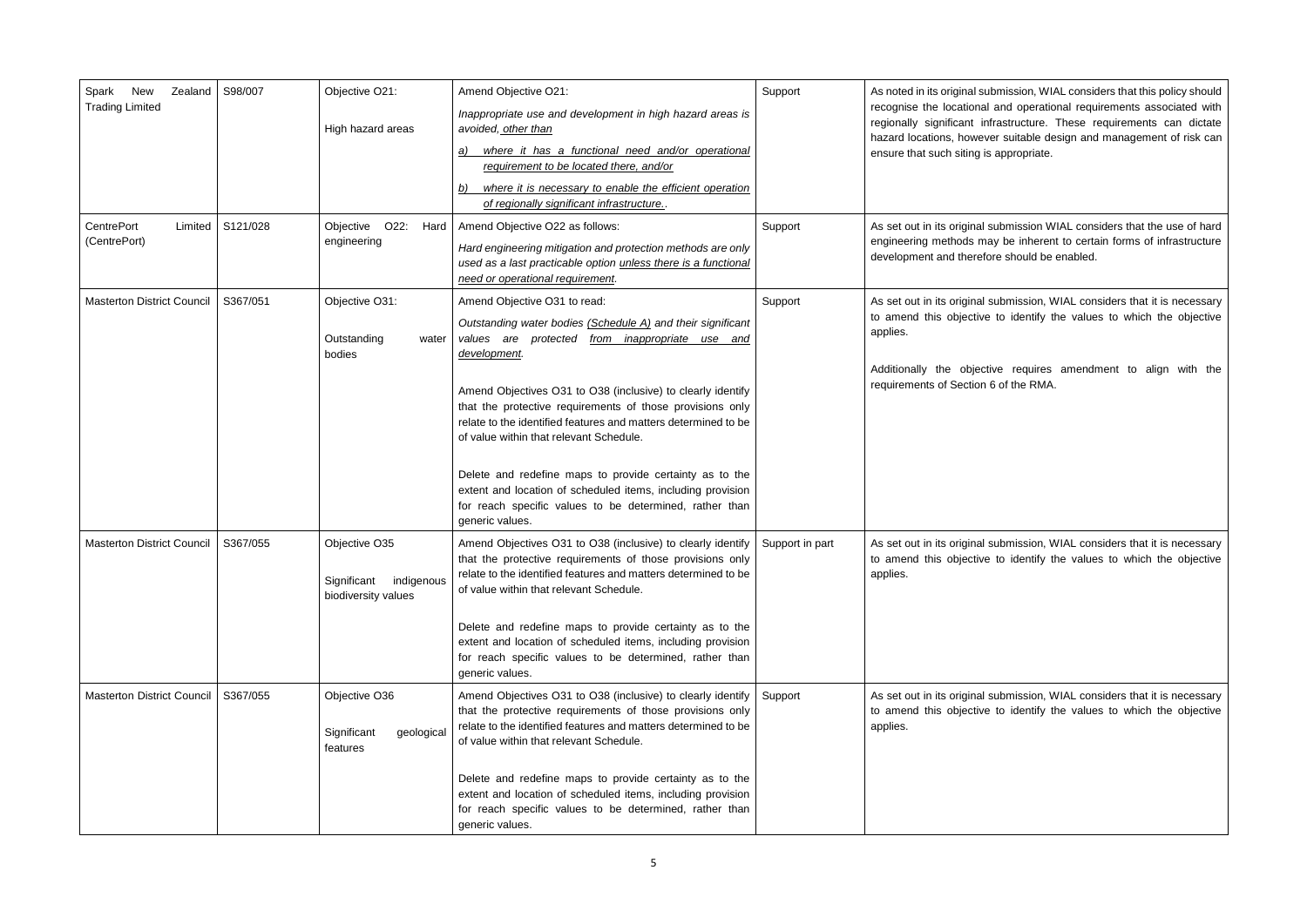erns raised by CentrePort about the ambiguous in terms of the locations of the resources sought nature of potential adverse effects.

's submission which sought the deletion of ne Proposed Plan on the basis that there is no requirement to identify and protect regionally WIAL agrees that further clarification as to how ed to be applied in practice would be useful.

cape values are not identified in the regional plan, red through the District Plan and regional policy

as only a single policy (P49) relating to special

this objective adds. WIAL supports its deletion.

the Proposed Plan retains references to Special t is necessary to amend Objective O38 to identify which the Special Amenity Landscapes will be the effectiveness of the Plan for users will be

ight by this submission is unclear.

it would be inappropriate to apply additional discharges based on the matters raised in

| <b>CentrePort</b><br>Limited<br>(CentrePort)        | S121/033 | Objective O37<br>Significant surf breaks          | Support in part.<br>Clarify the nature of potential adverse effects and<br>measurement of these and how the policy would be applied<br>in practice.                                                                                                                                                                                                                                                                                                                                                                                                                                                                                                                                                                                                                                                                                                                                                                                                                                                              | Support in part. | WIAL notes the conce<br>nature of this Objective<br>to be managed and the<br>Notwithstanding WIAL<br>Objective O37 from th                         |
|-----------------------------------------------------|----------|---------------------------------------------------|------------------------------------------------------------------------------------------------------------------------------------------------------------------------------------------------------------------------------------------------------------------------------------------------------------------------------------------------------------------------------------------------------------------------------------------------------------------------------------------------------------------------------------------------------------------------------------------------------------------------------------------------------------------------------------------------------------------------------------------------------------------------------------------------------------------------------------------------------------------------------------------------------------------------------------------------------------------------------------------------------------------|------------------|----------------------------------------------------------------------------------------------------------------------------------------------------|
|                                                     |          |                                                   | CentrePort is concerned about the level of uncertainty<br>associated with the surf breaks as listed in Schedule K and<br>what potential adverse effects there may be.                                                                                                                                                                                                                                                                                                                                                                                                                                                                                                                                                                                                                                                                                                                                                                                                                                            |                  | national or regional r<br>significant surf breaks,<br>this objective is intende                                                                    |
| <b>NZ Transport Agency</b>                          | S146/060 | Objective O38<br>Special<br>amenity<br>landscapes | Oppose. Delete.                                                                                                                                                                                                                                                                                                                                                                                                                                                                                                                                                                                                                                                                                                                                                                                                                                                                                                                                                                                                  | Support          | Special amenity landsc<br>rather they are manag<br>statement framework.<br>The Proposed Plan ha<br>amenity landscapes.<br>It is unclear what value |
| <b>Masterton District Council</b>                   | S367/058 | Objective O38<br>Special<br>amenity<br>landscapes | Amend Objectives O31 to O38 (inclusive) to clearly identify<br>that the protective requirements of those provisions only<br>relate to the identified features and matters determined to be<br>of value within that relevant Schedule.<br>Delete and redefine maps to provide certainty as to the<br>extent and location of scheduled items, including provision<br>for reach specific values to be determined, rather than<br>generic values.                                                                                                                                                                                                                                                                                                                                                                                                                                                                                                                                                                    | Support in part  | WIAL considers that if<br>Amenity Landscapes, it<br>the method through w<br>identified. Otherwise tl<br>diminished.                                |
| Residents'<br>Mt Victoria<br>Association Inc (MVRA) | S162/004 | Objective O39<br>Ambient air quality              | Not stated.<br>We are pleased to see a general statement in Objective O39<br>and Policy P52 that ambient air quality is maintained or<br>improved to acceptable standard. Other air quality objectives<br>and policies more specifically focus on odour, smoke, dust<br>and fumes from many sources. However, neither they nor the<br>related Rules include anything specific regarding transport-<br>related pollutants. This is a major omission given that the<br>WRC's Air Quality Management Plan 2000 states that motor<br>vehicles are the most significant source of air pollution from<br>mobile sources, and discharges from aircraft can have<br>significant localised effects.<br>We also note that the Regional Policy Statement includes<br>transport matters regarding energy use, and land use, but<br>not air quality. This may be because of the view (see section<br>3.1) that discharges from motor vehicles are not at adverse<br>levels for people's health. However our view is that this | Oppose           | The nature of relief sou<br>WIAL considers that<br>regulation to aircraft<br>submission.                                                           |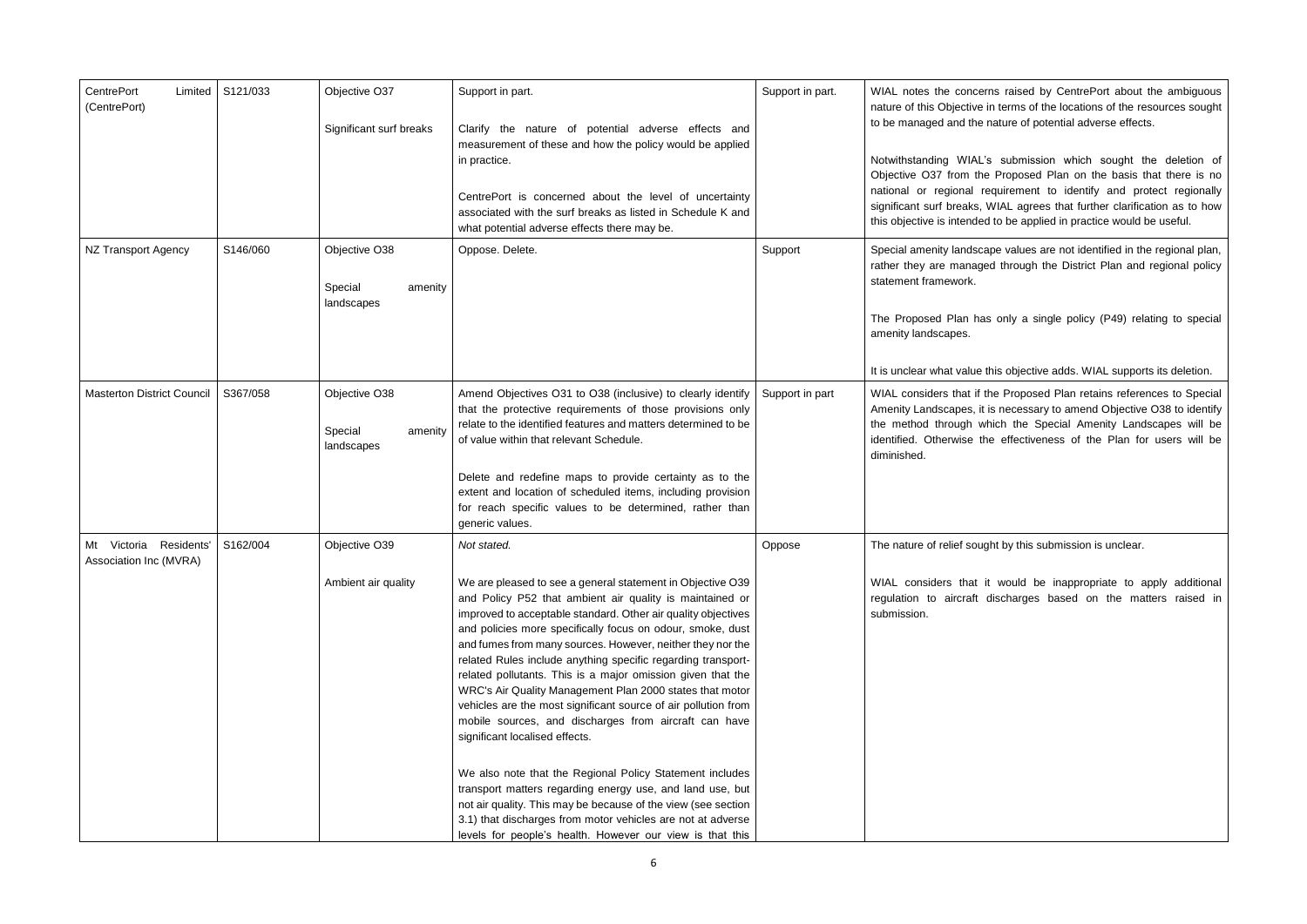submission that there may be circumstances cannot be further reduced, for example where best ing adhered to. A general requirement for all ed is unjustified and may complicate proposals for

of contaminants in soil on human health are ecific National Environmental Standard, not the Regional Council maintains a register of land use management purposes (the Selected

orts NZTA's position that the identification of d management of the environmental effects of ated land, be recognised through the Proposed

cation sought the replacement of the term the clarity of the objective.

cation of the objective as sought by the Oil ention on the *effects* of runoff/leaching rather than self.

sion sought the deletion of this objective due to its AL does not consider it appropriate to solely target or infrastructure and subdivision developments" activities also contribute to sedimentation. sed amendment does not address the ambiguity of the term "reduced".

d amendment would apply a requirement to "*avoid* adverse of values. It also merges s.6(b) and 6(c) natters which are contained in the NZCPS. The is to give effect to specifically Policy 6 of the ons of the Proposed Plan suitably deal with the ect to Policies 11, 13 and 15. WIAL submits that need to be confused by attempting to merge and leration of these matters.

the notified objective in its original submission, e amendment sought by CentrePort improves the q the limitations on public access to the coast that accordance with NZCPS Objective 4 and Policy

|                                                    |          |                                                                | results from discharge measurements being averaged<br>across the whole region and also because of the very limited<br>number of GWC monitoring stations - there is only one in the<br>whole of Wellington city.                                                                                                                                     |                 |                                                                                                                                                                                                                      |
|----------------------------------------------------|----------|----------------------------------------------------------------|-----------------------------------------------------------------------------------------------------------------------------------------------------------------------------------------------------------------------------------------------------------------------------------------------------------------------------------------------------|-----------------|----------------------------------------------------------------------------------------------------------------------------------------------------------------------------------------------------------------------|
| The Oil Companies                                  | S55/005  | Objective O41<br>Odour, smoke and dust                         | Oppose Modify Objective O41 as follows:<br>The adverse effects of odour, smoke and dust on amenity<br>values and people's well-being are reduced are avoided,<br>remedied, or mitigated.                                                                                                                                                            | Support         | WIAL agrees with this<br>where adverse effects c<br>practice is already be<br>discharges to be reduce<br>new discharges.                                                                                             |
| <b>NZ Transport Agency</b>                         | S146/062 | Objective O43<br>Contaminated land                             | Amend Objective O43<br>Contaminated land is identified and managed to protect<br>human health and the environment from unacceptable<br>contamination related effects.                                                                                                                                                                               | Support         | The adverse effects o<br>managed through a sp<br>RMA. However the<br>contaminated land for<br>Land Use Register).<br>Therefore WIAL suppo<br>contaminated land and<br>activities on contamina<br>Plan.               |
| The Oil Companies                                  | S55/007  | Objective O44<br>Land use impacts on soil<br>and water         | Modify Objective O44 as follows:<br>The adverse effects on soil and water from land use activities<br>are minimised avoided, remedied, or mitigated.                                                                                                                                                                                                | Support         | WIAL's original applio<br>"minimised" to improve                                                                                                                                                                     |
| The Oil Companies                                  | S55/008  | Objective O46<br>Discharges to land                            | Modify Objective O46 as follows.<br>Discharges to land are managed to reduce the adverse<br>effects of runoff or leaching of contaminants to water                                                                                                                                                                                                  | Support in part | WIAL supports clarific<br>Companies to focus atte<br>the discharge activity its                                                                                                                                      |
| Federated Farmers<br>0f<br>New Zealand             | S352/103 | Objective O47<br>Sediment runoff                               | Amend as follows:<br>The amount of sediment-laden runoff entering water from<br>major infrastructure and subdivision developments is<br>reduced                                                                                                                                                                                                     | Oppose          | WIAL's original submiss<br>inherent ambiguity. WIA<br>the objective at "majo<br>because many other<br>Furthermore the propos<br>of the unqualified use of                                                            |
| Royal Forest and Bird<br><b>Protection Society</b> | S353/045 | Objective O53<br>Functional need in the<br>coastal marine area | Amend as follows:<br>Use and development in the coastal marine area<br>environment has a functional need or operational<br>requirement to be located there and avoids adverse effects<br>on significant indigenous vegetation and significant habitat of<br>indigenous fauna and outstanding landscapes and features<br>in the coastal environment. | Oppose          | As drafted the proposed<br>adverse effects" on a n<br>matters, and various m<br>intent of this objective<br>NZCPS. Other provisio<br>requirement to give effe<br>this objective does not<br>further duplicate consid |
| CentrePort<br>Limited<br>(CentrePort)              | S121/036 | Objective O55<br>Public open space                             | Amend Objective O55 as follows:<br>The need for appropriately located public open space in the<br>coastal marine area is recognised                                                                                                                                                                                                                 | Support         | While WIAL supported<br>WIAL considers that the<br>objective by recognising<br>may be necessary in a<br>$19(c)$ .                                                                                                    |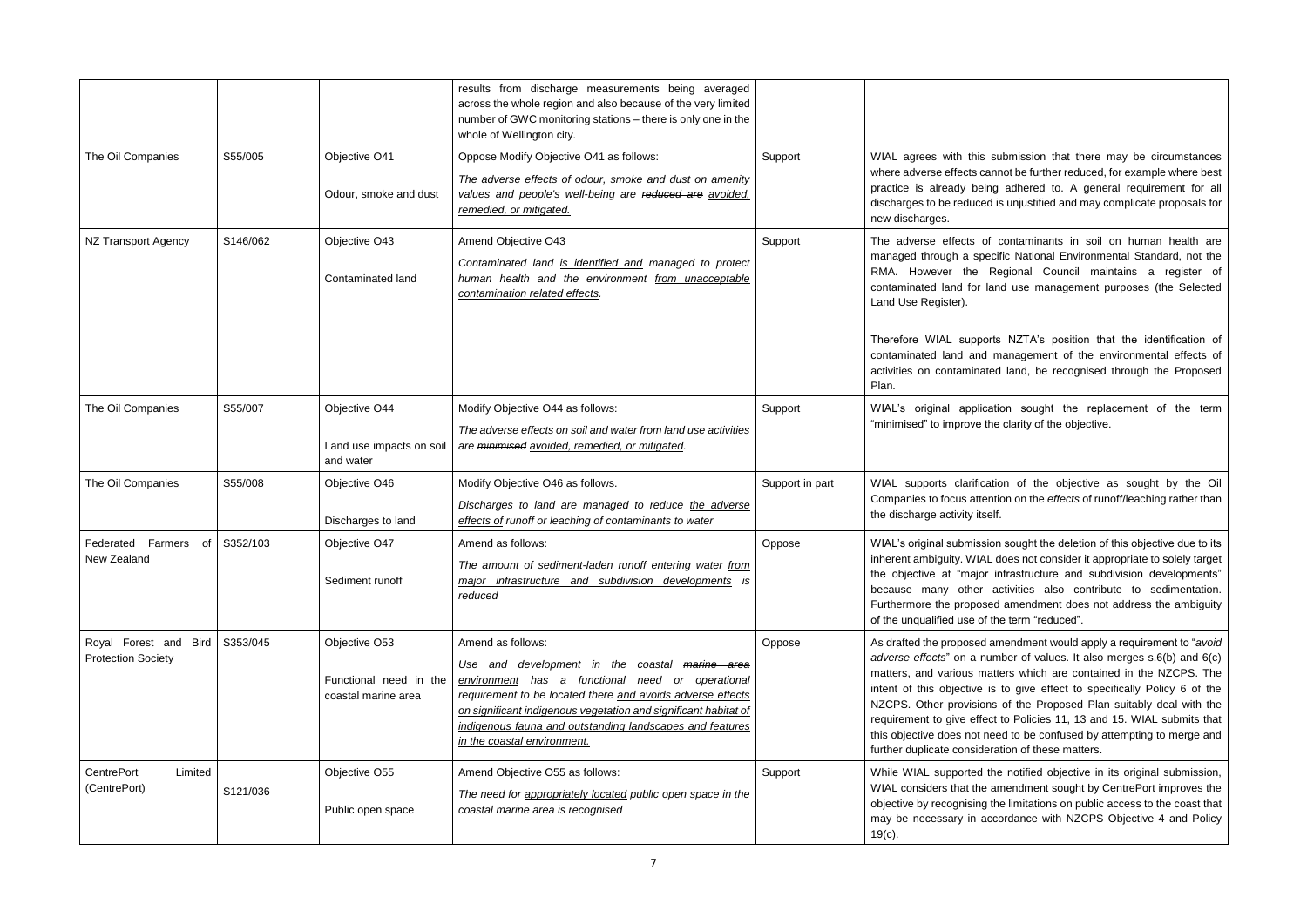al submission WIAL considers that the Objective recognise the functional and operational needs of IA. Such needs may require development to be of y the notified objective.

an of regionally significant infrastructure it is consents with a long duration, as a means of nd effective operation of such infrastructure.

riate to amend the policy as proposed by Chorus port new Objectives sought by WIAL (and other relating to recognition and provision for regionally

ppriate to provide for the upgrading of existing eficial and generally appropriate activity.

riate to incorporate consideration of the practical g mitigation/enhancement/offset of any loss of policy.

the mitigation of a loss of access may not be having regard to the nature of the activity. The priately (in WIAL's view) differentiates between neasures. It envisages that an offset may be a may not be possible or appropriate in a similar or

ginal submission, the inclusion of the phrase "and ognition of the value or existing investment in rted. WIAL also supports the amendment of subther regionally significant infrastructure".

| CentrePort<br>Limited                               | S121/037 | Objective O56                                                                                                                                                                                                                                                                          | Amend Objective O56 as follows:                                                                                                                                                                                                                                                                                                                                 | Support in part | As set out in its original                                                                                          |
|-----------------------------------------------------|----------|----------------------------------------------------------------------------------------------------------------------------------------------------------------------------------------------------------------------------------------------------------------------------------------|-----------------------------------------------------------------------------------------------------------------------------------------------------------------------------------------------------------------------------------------------------------------------------------------------------------------------------------------------------------------|-----------------|---------------------------------------------------------------------------------------------------------------------|
| (CentrePort)                                        |          | New development in the<br>coastal marine area.                                                                                                                                                                                                                                         | New development in the coastal marine area is of a scale,<br>density and design that is compatible with its function and its<br>location in the coastal environment.                                                                                                                                                                                            |                 | should be amended to re<br>development in the CMA<br>a form not envisaged by                                        |
| <b>CHAPTER 4 POLICIES</b>                           |          |                                                                                                                                                                                                                                                                                        |                                                                                                                                                                                                                                                                                                                                                                 |                 |                                                                                                                     |
| S146/078<br>NZ Transport Agency                     |          | 4. Policies                                                                                                                                                                                                                                                                            | Add a new policy to provide direction on the duration of<br>operational consents for infrastructure of regional<br>significance.                                                                                                                                                                                                                                | Support         | Given the long lifespar<br>appropriate to provide c<br>enabling the efficient and                                   |
|                                                     |          | Resource consent durations for regionally significant<br>infrastructure applications required under ss13, 14 and 15 of<br>the RMA will generally be granted for the maximum period of<br>time unless reasons are identified during the consent<br>process that make this inappropriate |                                                                                                                                                                                                                                                                                                                                                                 |                 |                                                                                                                     |
| Chorus<br>New<br>Zealand<br>Limited                 | S144/009 | Policy P7<br>Uses of land and water                                                                                                                                                                                                                                                    | Amend Policy P7 as follows:<br>The cultural, social and economic benefits of using land and<br>water for:                                                                                                                                                                                                                                                       | Support         | It is considered appropria<br>NZ Ltd as this will suppo<br>submitters, e.g. NZTA) re<br>significant infrastructure. |
|                                                     |          |                                                                                                                                                                                                                                                                                        | <b>Regionally Significant Infrastructure</b>                                                                                                                                                                                                                                                                                                                    |                 |                                                                                                                     |
| S121/043<br>CentrePort<br>Limited  <br>(CentrePort) |          | Policy P8<br><b>Beneficial activities</b>                                                                                                                                                                                                                                              | Amend Policy P8 as follows:<br>maintenance, use and upgrading of existing<br>$h$ )<br>structures in the coastal marine area, natural wetlands<br>and the beds of rivers and lakes, and                                                                                                                                                                          | Support         | It is considered approp<br>infrastructure as a benefi                                                               |
|                                                     | S121/044 | Policy P9<br>Public access to and                                                                                                                                                                                                                                                      | Amend Policy 9 as follows:<br>Reduction in the extent or quality of public access to and<br>along the coastal marine area                                                                                                                                                                                                                                       | Support         | It is considered appropria<br>constraints to achieving<br>public access into the po                                 |
|                                                     |          | along the coastal marine<br>area and the beds of<br>lakes and rivers                                                                                                                                                                                                                   | (b) protect public health, and safety, security and<br>biosecurity, or                                                                                                                                                                                                                                                                                          |                 | In some circumstances<br>possible or necessary h<br>amended policy appropr                                          |
|                                                     |          |                                                                                                                                                                                                                                                                                        | with respect to $(a)$ , $(b)$ and $(c)$ , where it is necessary to<br>permanently restrict or remove existing public access, and<br>where practicable and achievable and considering the nature<br>of the activity, the loss of public access shall be mitigated or<br>offset by providing enhanced public access at a similar or<br>nearby location or offset. |                 | mitigation and offset me<br>feasible alternative but m<br>nearby location.                                          |
| <b>NZ Transport Agency</b>                          | S146/082 | Policy P12<br>Benefits of regionally<br>significant infrastructure<br>and renewable electricity<br>generation facilities                                                                                                                                                               | Amend Policy 12:<br>The benefits of regionally significant infrastructure and<br>renewable energy generation activities are recognised and<br>provided for by having regard to taking into account:<br>$(a) \ldots$                                                                                                                                             | Support in part | As set out in WIAL's origi<br>provided for" and recog<br>infrastructure is supporte<br>clause (d) to refer to "oth  |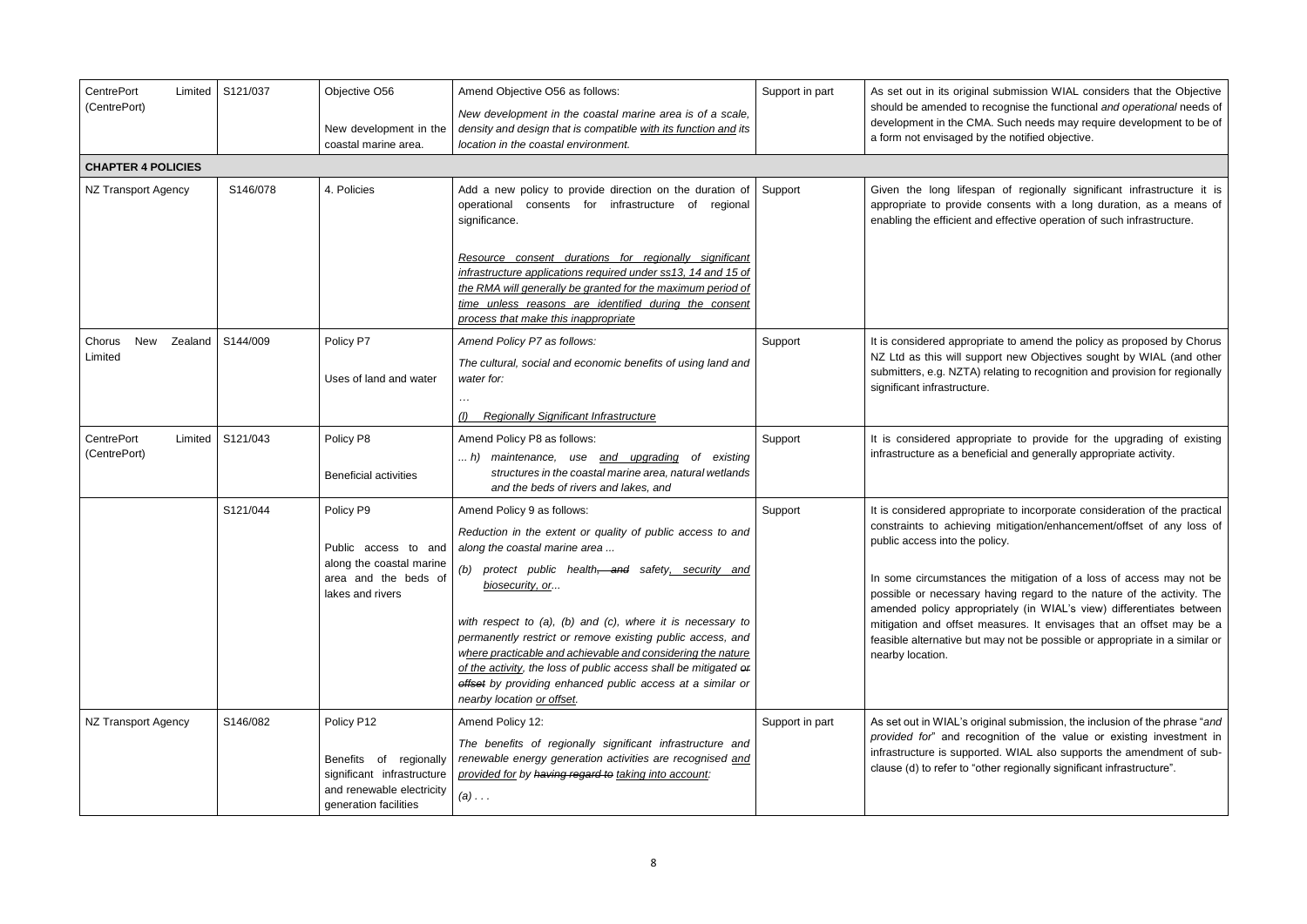priate (as set out in WIAL's original submission) to development of infrastructure in this policy. WIAL e to "replacement" as this can support the effective of services to support community wellbeing. It is isting" would have to be deleted if the reference to oted.

hat the proposed amendments to sub-clause (a) ult in a prohibition of activities that would have ects on the mauri of fresh and coastal waters. WIAL absolute prohibition does not enable a merits bsals and therefore may have wider adverse wellbeing of the community, for example by ignificant infrastructure development.

he first section of the amended policy requires the istal waters to be sustained and enhanced. This is  $\alpha$  not be practical in every case, particularly where are development is required.

|                              |          |                                                                                                                          | the investment in, and the location of existing<br>(b)<br>infrastructure and structures, and<br>$(C)$                                                                                                                                                                                                                                                                                                                                                                                                                                                                                                                                                                                                                                                                                                                                                                                                                                                                                                                                |                |                                                                                                                                                                                                                                                                                              |
|------------------------------|----------|--------------------------------------------------------------------------------------------------------------------------|--------------------------------------------------------------------------------------------------------------------------------------------------------------------------------------------------------------------------------------------------------------------------------------------------------------------------------------------------------------------------------------------------------------------------------------------------------------------------------------------------------------------------------------------------------------------------------------------------------------------------------------------------------------------------------------------------------------------------------------------------------------------------------------------------------------------------------------------------------------------------------------------------------------------------------------------------------------------------------------------------------------------------------------|----------------|----------------------------------------------------------------------------------------------------------------------------------------------------------------------------------------------------------------------------------------------------------------------------------------------|
|                              |          |                                                                                                                          | the functional need for port activities and other<br>(d)<br>regionally significant infrastructure to be located within<br>the coastal marine area and the coastal area, and                                                                                                                                                                                                                                                                                                                                                                                                                                                                                                                                                                                                                                                                                                                                                                                                                                                          |                |                                                                                                                                                                                                                                                                                              |
|                              |          |                                                                                                                          | functional need for regionally significant<br>the<br>(e)<br>infrastructure to be located over, under, within and<br>adjacent the beds of rivers and lakes, and                                                                                                                                                                                                                                                                                                                                                                                                                                                                                                                                                                                                                                                                                                                                                                                                                                                                       |                |                                                                                                                                                                                                                                                                                              |
|                              |          |                                                                                                                          | operational requirements associated with developing,<br>(f)<br>operating, maintaining and upgrading regionally<br>significant infrastructure and renewable energy<br>generation activities.<br>The safe, efficient and effective use of the Strategic<br>(G)<br><b>Transport Network</b>                                                                                                                                                                                                                                                                                                                                                                                                                                                                                                                                                                                                                                                                                                                                             |                |                                                                                                                                                                                                                                                                                              |
| Vector Gas Ltd               | S145/029 | Policy P13<br>Existing<br>regionally<br>significant infrastructure<br>and renewable electricity<br>generation facilities | Amend Policy 13:<br>The use, operation, maintenance, and upgrade replacement,<br>and development of existing regionally significant<br>infrastructure and renewable energy generation activities are<br>beneficial and generally appropriate.                                                                                                                                                                                                                                                                                                                                                                                                                                                                                                                                                                                                                                                                                                                                                                                        | Support        | It is considered approp<br>include reference to the<br>also supports reference<br>and efficient delivery o<br>noted that the term "exi<br>"development" is accep                                                                                                                             |
| Rangitane o Wairarapa<br>Inc | S279/082 | Policy P17<br>Mauri                                                                                                      | The mauri of fresh and coastal waters shall be recognised as<br>being important to Maori and sustained and enhanced by:<br>managing avoiding remedying or mitigating the<br>(a)<br>individual and cumulative adverse effects of activities<br>that may impact on mauri in the manner set out in the<br>rest of the Plan including by not allowing activities that<br>will have significant adverse effects on the quality and<br>quantity of fresh and coastal water and their associated<br>ecosystems, and<br>providing for activities that sustain and enhance mauri,<br>(b)<br>and<br>recognising and providing for the role of kaitiaki in<br>(C)<br>sustaining mauri, including by enabling participation of<br>kaitiaki as affected parties in resource consent<br>processes involving discharges to water or discharges<br>to land that may enter water, and activities affecting<br>Sites of Significance to Mana Whenua, water bodies<br>with outstanding cultural and spiritual values and Nga<br>Taonga Nui a Kiwi (sic) | Oppose in part | WIAL is of the view th<br>would effectively resu<br>significant adverse effe<br>is concerned that an<br>assessment of propo<br>implications for the<br>prohibiting regionally si<br>WIAL also notes that th<br>mauri of fresh and coas<br>a requirement that may<br>large-scale infrastructu |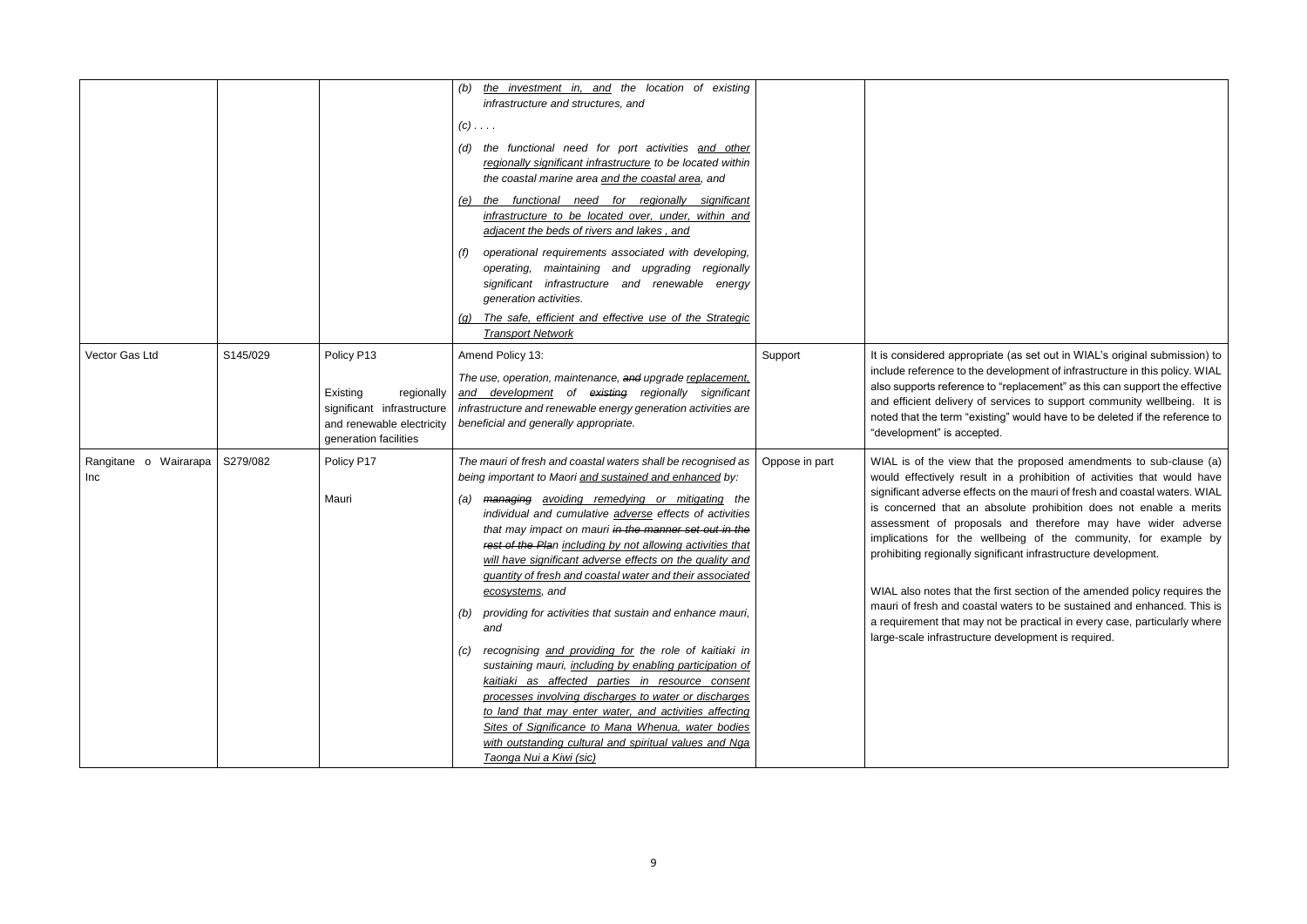s original submission, the addition of a third subthis policy to recognise regionally significant ered appropriate.

 $\alpha$  absolute requirement to avoid significant adverse le reasonable scope for merits-based assessment affected, opportunities for remediation or mitigation effects and the realisation of positive community at may arise as a result of resource use.

ginal submission WIAL considers that the term in conjunction with the terms "remedy or mitigate". City Council's comments regarding the need to ng pathway for new infrastructure is provided, and locational, operational and functional constraints ay require infrastructure to be developed in

| NZ Transport Agency       | S146/090 | Policy P25                      | Amend Policy 25:                                                                                                                                                                                                                                                                                                                                                                                                                   | Support in part | As proposed in WIAL's                                                                                                                                                           |
|---------------------------|----------|---------------------------------|------------------------------------------------------------------------------------------------------------------------------------------------------------------------------------------------------------------------------------------------------------------------------------------------------------------------------------------------------------------------------------------------------------------------------------|-----------------|---------------------------------------------------------------------------------------------------------------------------------------------------------------------------------|
|                           |          | Natural character               | Use and development shall avoid, remedy or mitigate<br>significant adverse effects on natural character in the coastal<br>marine area (including high natural character in the coastal<br>marine area) and in the beds of lakes and rivers, and avoid,<br>remedy or mitigate other adverse effects of activities, taking<br>into account:                                                                                          |                 | clause to point (d) of<br>infrastructure is conside                                                                                                                             |
|                           |          |                                 | whether it is practicable to protect natural character<br>(d)<br>from inappropriate use and development through the<br>use and development is appropriate after considering:                                                                                                                                                                                                                                                       |                 |                                                                                                                                                                                 |
|                           |          |                                 | using an the use of alternative locations, or form of<br>(i)<br>development that would be more appropriate to<br>that location; and                                                                                                                                                                                                                                                                                                |                 |                                                                                                                                                                                 |
|                           |          |                                 | considering the extent to which functional need or<br>existing use limits location and development<br>options;                                                                                                                                                                                                                                                                                                                     |                 |                                                                                                                                                                                 |
|                           |          |                                 | (iii) whether the use or development is regionally<br>significant infrastructure.                                                                                                                                                                                                                                                                                                                                                  |                 |                                                                                                                                                                                 |
| Royal Forest and Bird     | S353/067 | Policy P26                      | Replace P26 with:                                                                                                                                                                                                                                                                                                                                                                                                                  | Oppose          | WIAL considers that an                                                                                                                                                          |
| <b>Protection Society</b> |          | Natural processes               | Use and development will avoid significant adverse effects<br>on natural processes. In relation to adverse effects on natural<br>processes that are not significant:                                                                                                                                                                                                                                                               |                 | effects does not provide<br>of the resource that is a<br>of significant adverse e                                                                                               |
|                           |          |                                 | these are avoided in the first instance;<br>(a)                                                                                                                                                                                                                                                                                                                                                                                    |                 | wellbeing outcomes tha                                                                                                                                                          |
|                           |          |                                 | where they cannot be avoided, they are remedied;<br>(b)                                                                                                                                                                                                                                                                                                                                                                            |                 |                                                                                                                                                                                 |
|                           |          |                                 | where they cannot be remedied they are mitigated; and<br>(C)                                                                                                                                                                                                                                                                                                                                                                       |                 |                                                                                                                                                                                 |
|                           |          |                                 | (d) residual adverse effects that cannot be mitigated, are<br>offset.                                                                                                                                                                                                                                                                                                                                                              |                 |                                                                                                                                                                                 |
| <b>Hutt City Council</b>  | S84/017  | Policy P27<br>High hazard areas | Oppose. Reconsider the use of the term 'avoid' and ensure<br>that it does not unnecessarily and inappropriately constrain<br>activities that result in effects that are significant and/or<br>provide essential services for the health and safety of the<br>community and protection of the environment. Provide a<br>policy framework that provides a pathway for new<br>infrastructure reasonably needed to support existing or | Support in part | As indicated in its orig<br>"avoid" should be used<br>WIAL supports Hutt C<br>ensure that a consentin<br>notes that a range of I<br>and requirements ma<br>hazardous locations. |
|                           |          |                                 | planned future development to gain resource consent. This<br>would allow for resource consent for these activities to be<br>granted in appropriate circumstances.                                                                                                                                                                                                                                                                  |                 |                                                                                                                                                                                 |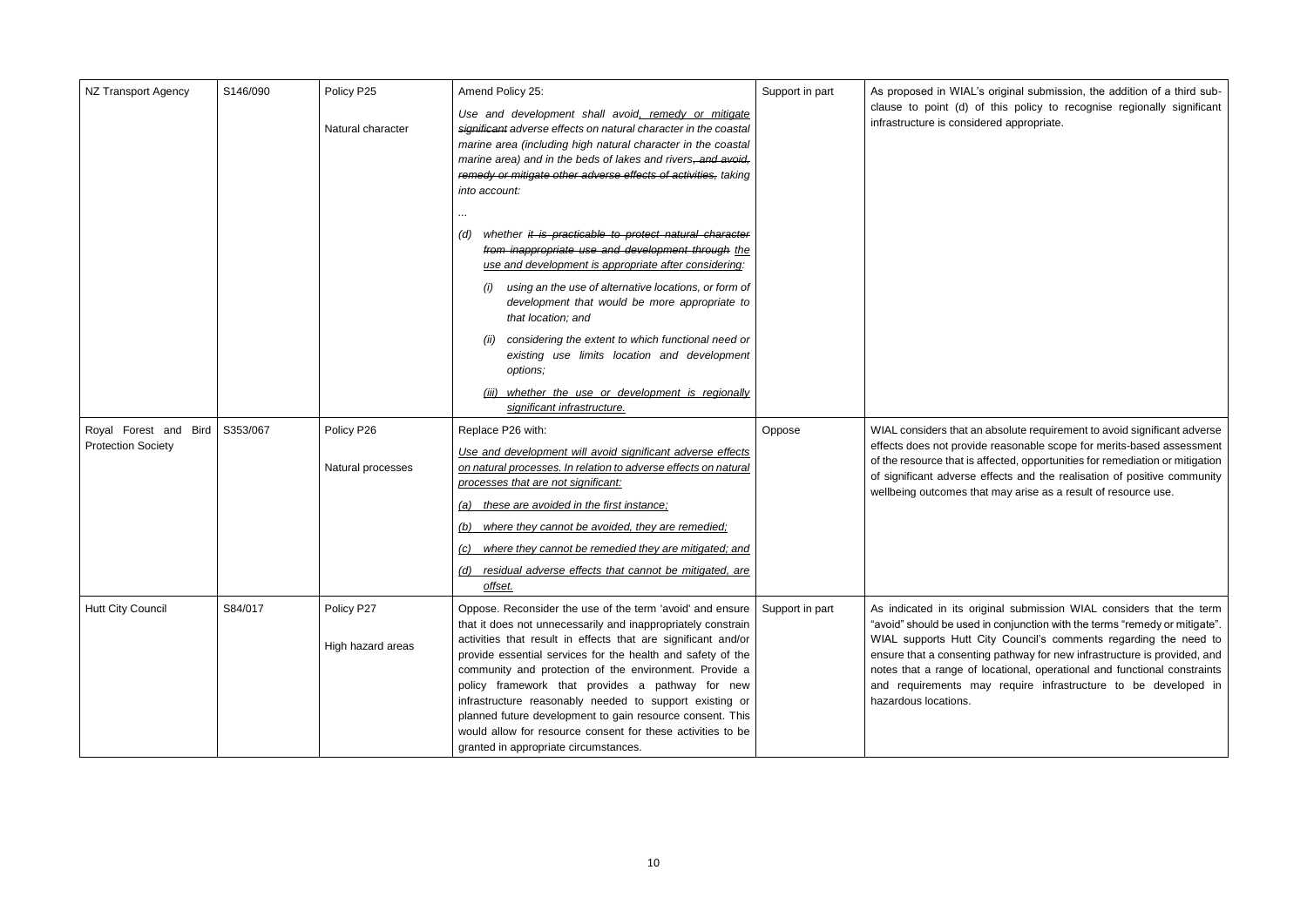ification of policy relating to the definition of "high circumstances in which risk assessments may be WIAL supports recognition in the policy of use and d with regionally significant infrastructure by way

I submission, WIAL considers that amendment of ss new as well as existing development and to d operational requirements is appropriate.

original submission, the absolute nature of the adverse effects (to an unspecified level) via the erm "minimise" is opposed and the replacement of h "avoid, remedy or mitigate" is supported.

s original submission, a requirement for the se effects provides no certainty as to the degree y be required.

ts the relief sought by NZTA insofar as it seeks the "minimised" and insertion of reference to the or mitigation of adverse effects.

| Wellington Water Limited                  | S135/062 | Policy P27<br>High hazard areas                              | Amend.<br>Include protection of regionally significant infrastructure in<br>high hazard areas in the list.                                                                                                                                                                                                                                                                                                                                                                         | Support in part | WIAL supports the clari<br>hazard areas" and the o<br>required. Furthermore V                                                                            |
|-------------------------------------------|----------|--------------------------------------------------------------|------------------------------------------------------------------------------------------------------------------------------------------------------------------------------------------------------------------------------------------------------------------------------------------------------------------------------------------------------------------------------------------------------------------------------------------------------------------------------------|-----------------|----------------------------------------------------------------------------------------------------------------------------------------------------------|
|                                           |          |                                                              | Use plain English terms for "fluvial and lacustrine processes"<br>in $(e)$ .                                                                                                                                                                                                                                                                                                                                                                                                       |                 | development associate<br>of a new sub-clause.                                                                                                            |
|                                           |          |                                                              | Delete exception (b).<br>Reconsider the definition of high hazard areas so that it is<br>based on an appropriate assessment of actual hazard.                                                                                                                                                                                                                                                                                                                                      |                 |                                                                                                                                                          |
|                                           |          |                                                              | Clarify in what circumstances a risk assessment is required<br>with a consent application, and what that should comprise,<br>ensuring the assessment is only required in appropriate<br>situations and is commensurate to the scale of the activity.                                                                                                                                                                                                                               |                 |                                                                                                                                                          |
| CentrePort<br>Limited<br>(CentrePort)     | S121/053 | Policy P28<br>Hazard<br>mitigation<br>measures               | Oppose. Amend Policy P28 as follows:<br>Hard engineering mitigation and protection methods shall be<br>avoided except where<br>there is a functional and operational need; or<br>(a)<br>It is necessary to protect existing and planned future<br>(b)<br>development from unacceptable risk, assessed using<br>the risk-based approach, and the works either form part<br>of a hazard management strategy or the environmental<br>effects are considered to be no more than minor. | Support         | As set out in its original<br>the policy to encompas<br>recognise functional and                                                                         |
| Farmers<br>Federated<br>0f<br>New Zealand | S352/139 | Policy P31<br>Aquatic<br>ecosystem<br>health and mahinga kai | Amend.<br>Replace "minimise adverse effects" with "avoid, remedy or<br>mitigate significant adverse effects" in conditions (a)-(d) and<br>$(f)$ .<br>Amend (e):<br>e) avoid, remedy or mitigate creating barriers to the<br>migration or movement of indigenous aquatic species,<br>and restore the connections between fragmented<br>aquatic habitats where appropriate, and                                                                                                      | Support         | As set out in WIAL's<br>requirement to reduce<br>unqualified use of the te<br>the term "minimise" with                                                   |
| NZ Transport Agency                       | S146/099 | Policy P36<br>Effects on<br>indigenous<br>bird habitat       | Support in part. Amend Policy 36:<br>The adverse effects of use and development on the habitats<br>of indigenous birds in the coastal marine area, wetlands and<br>beds of lakes and rivers and their margins for breeding,<br>roosting, feeding, and migration shall be avoided, remedied<br>or mitigated. minimised.                                                                                                                                                             | Support in part | As set out in WIAL's<br>"minimisation" of advers<br>of minimisation that may<br>WIAL therefore support<br>deletion of the word<br>avoidance, remediation |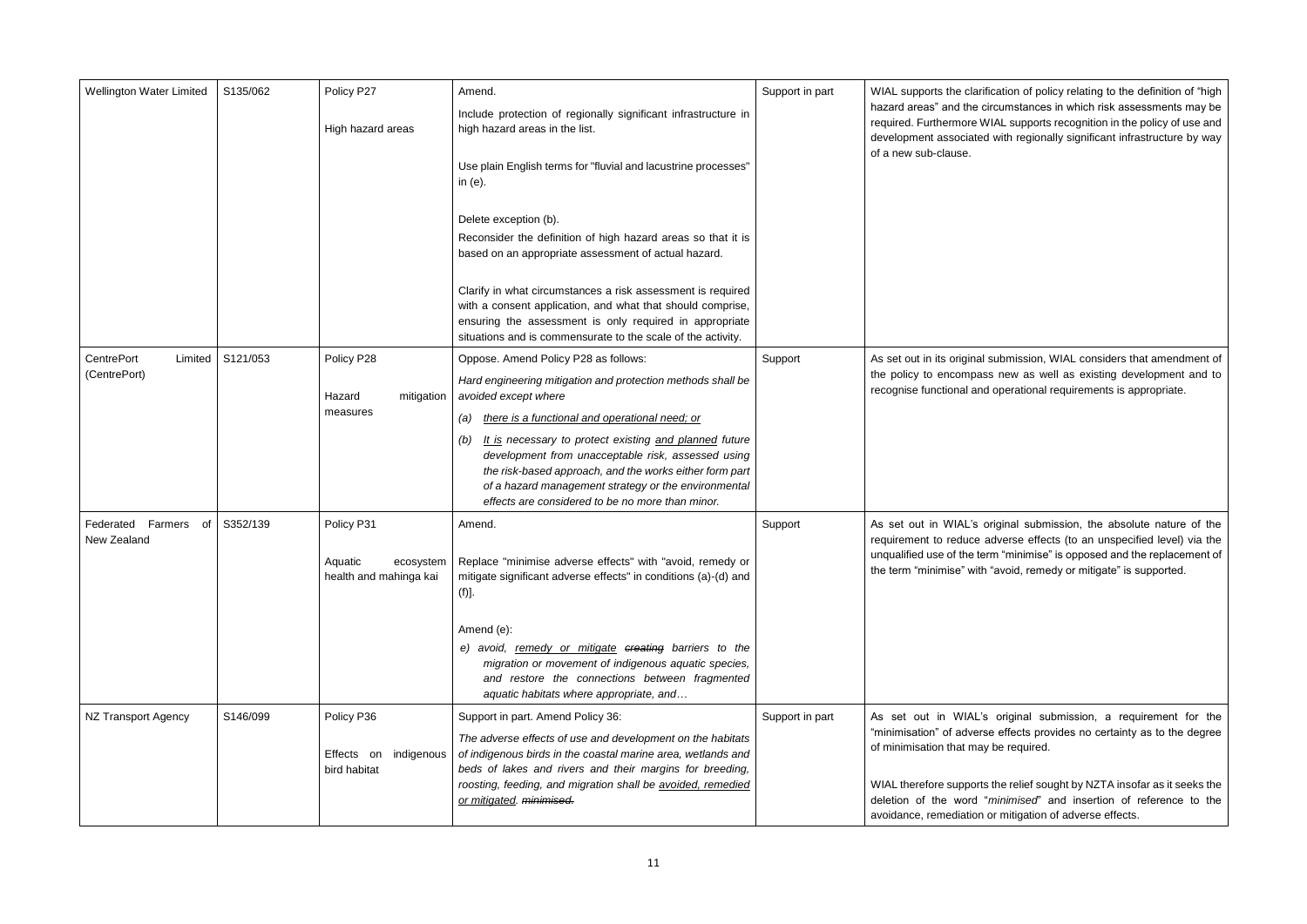endment of the policy as proposed by CentrePort on more clearly aligns with the requirements of

submission WIAL considers that ONFs and ONLs a method in the Proposed Plan (e.g. mapping). ipports the management framework proposed by seeks to achieve consistency with the framework of the RMA.

etion of reference to special amenity areas from / Meridian Energy.

rther submission on Objective O38 (above), it is d Plan does not identify the location of any Special and is therefore inefficient for Plan users. nsiders that the management of Special Amenity hieved via the District Plan and does not need to egional Plan.

original submission on this policy (seeking its that further clarification about how this policy is in practice would be useful.

in its original submission WIAL does not consider riate and seeks its deletion.

| CentrePort<br>Limited<br>(CentrePort)              | S121/060                    | Policy P44<br>Protection<br>and<br>restoration of sites with<br>significant mana whenua<br>values                                          | Support in part Amend Policy P44 as follows:<br>Sites with significant mana whenua values identified in<br>Schedule C (mana whenua) shall be protected from<br>inappropriate use and development and/or restored.                                                                                                                                                                                                                                                                                                              | Support         | WIAL supports the ame<br>as the amended versid<br>s.6(f) of the RMA.                                                                                                                                         |
|----------------------------------------------------|-----------------------------|--------------------------------------------------------------------------------------------------------------------------------------------|--------------------------------------------------------------------------------------------------------------------------------------------------------------------------------------------------------------------------------------------------------------------------------------------------------------------------------------------------------------------------------------------------------------------------------------------------------------------------------------------------------------------------------|-----------------|--------------------------------------------------------------------------------------------------------------------------------------------------------------------------------------------------------------|
| <b>NZ Transport Agency</b>                         | S146/108                    | Policy P48<br>Protection of outstanding<br>natural<br>features<br>and<br>landscapes                                                        | Amend Policy 48:<br>The natural features and landscapes (including seascapes)<br>of the coastal marine area, rivers, lakes and their margins<br>and natural wetlands shall be protected from inappropriate<br>use and development by:<br>avoiding adverse effects of inappropriate activities on<br>(a)<br>outstanding natural features and landscapes, and<br>avoiding significant adverse effects and avoiding,<br>(b)<br>remedying or mitigating other adverse effects of<br>activities on natural features and landscapes. | Support in part | As noted in its original s<br>should be identified by<br>However WIAL also su<br>the NZTA insofar as it s<br>set out at $s.6(a)$ and (b)                                                                     |
| Meridian Energy Limited                            | S82/021                     | Policy P49<br>Use and development<br>adjacent to outstanding<br>natural<br>features<br>and<br>landscapes and special<br>amenity landscapes | Oppose. Delete from Policy P49 the reference to 'special<br>amenity landscapes':<br>Policy P49: Use and development adjacent to outstanding<br>natural features and landscapes and special amenity<br><b>landscapes</b><br>Use and development in the coastal marine area on sites<br>adjacent to an outstanding natural feature or landscape or<br>special amenity landscape identified in a district plan shall be<br>managed                                                                                                | Support         | WIAL supports the dele<br>this policy as set out by<br>As noted in WIAL's fur<br>noted that the Proposed<br>Amenity Landscapes<br>Furthermore, WIAL cor<br>Landscapes is best ach<br>be duplicated by the Re |
| Limited<br>CentrePort<br>(CentrePort)              | S121/066<br>And<br>S121/067 | Policy P51<br>Significant surf breaks                                                                                                      | Clarify the nature of potential adverse effects and Support in part<br>measurement of these and how the policy would be applied<br>in practice.<br>Amend Policy P51 as follows:<br>Use and development in and adjacent to the significant surf<br>breaks identified in Schedule K (surf breaks) shall be<br>managed by minimising avoiding, remedying or mitigating<br>the adverse effects on:                                                                                                                                 |                 | Without limiting WIAL's<br>deletion), WIAL agrees<br>intended to be applied i                                                                                                                                |
| Royal Forest and Bird<br><b>Protection Society</b> | S353/086                    | Policy P51<br>Significant surf breaks                                                                                                      | Support. Retain.                                                                                                                                                                                                                                                                                                                                                                                                                                                                                                               | Oppose          | For the reasons set out<br>this policy to be approp                                                                                                                                                          |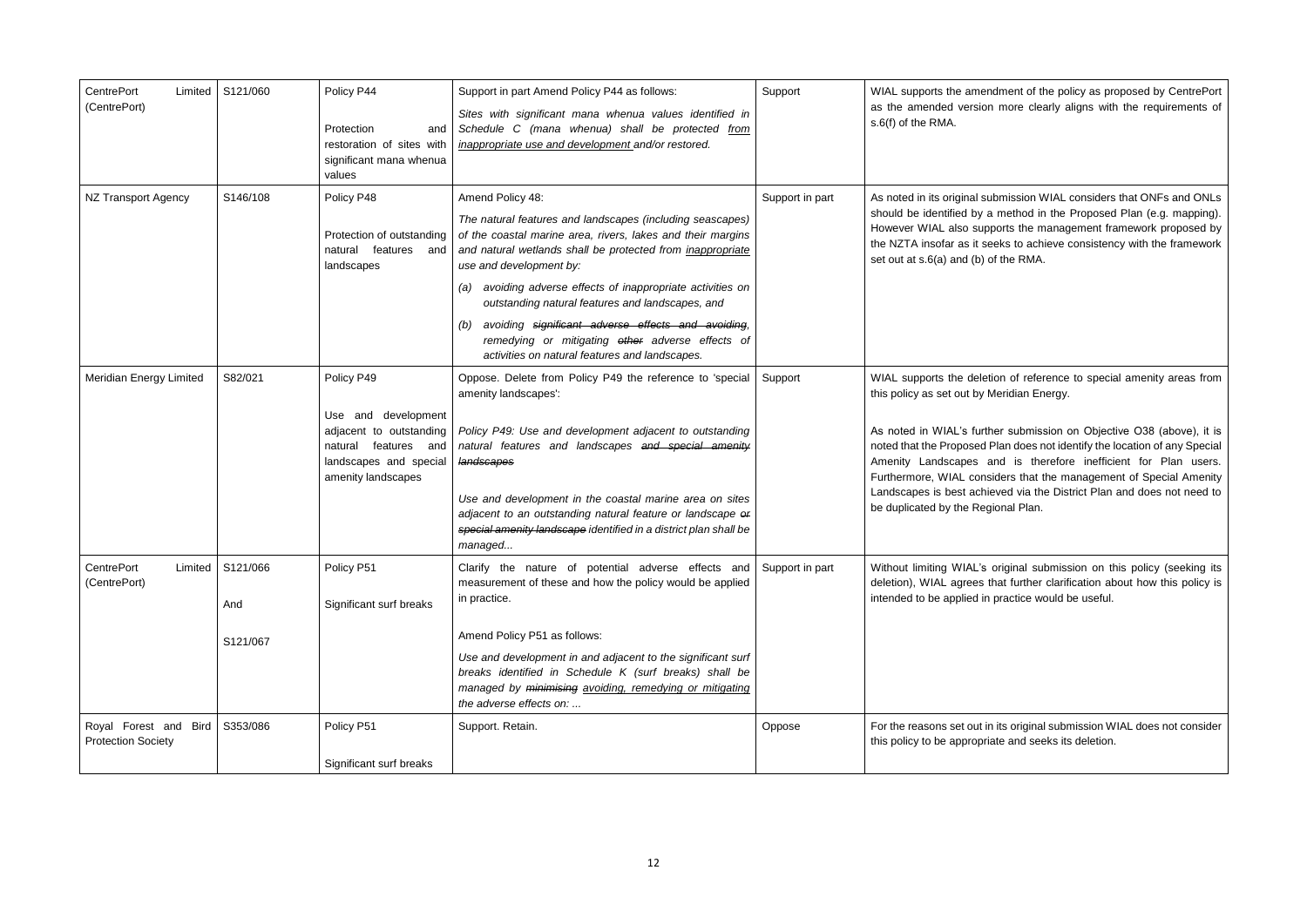ppropriate to provide clear guidance as to the on air quality. The use of the term "minimised" as rtainty and could be interpreted as an absolute byements even where industry best practice is

as notified the policy is ambiguous with regards to nimisation is to be achieved. Furthermore as noted omission on the definition of the term "zone of bove), clarity is required around how this term is to es in the coastal marine area.

e relief sought by the Oil Companies is appropriate anage the risks associated with the storage and tances while recognising that the transportation of is subject to other regulations (HSNO and Land

is inappropriate to apply policy regarding sediment jor infrastructure and subdivision developments.

replacement of the term "*minimised*" with an a-mitigation approach, given the absolute nature term "*minimised*".

oposed amendment to the policy. However WIAL should also be provided via this policy to also adverse effects should that be the necessary circumstance.

| NZ Transport Agency                       | S146/110 | Policy P52<br>ambient air<br>Managing<br>quality    | Support in part Retain Policy 52:<br>Ambient air quality shall be managed to protect human health<br>and safety by:<br>(a) $\ldots$ .<br>managing the discharge of other contaminants so that<br>(C)<br>the adverse effects on human health, including<br>cumulative adverse effects, are minimised avoided,<br>remedied or mitigated.                                                                                                                                                                                                  | Support | WIAL considers it ap<br>management of effects<br>notified creates uncer<br>requirement for impro<br>adopted.                    |
|-------------------------------------------|----------|-----------------------------------------------------|-----------------------------------------------------------------------------------------------------------------------------------------------------------------------------------------------------------------------------------------------------------------------------------------------------------------------------------------------------------------------------------------------------------------------------------------------------------------------------------------------------------------------------------------|---------|---------------------------------------------------------------------------------------------------------------------------------|
| NZ Transport Agency                       | S146/117 | Policy P72<br>Zone<br>reasonable<br>оf<br>mixing    | Support in part<br>Amend Policy 72 and consider whether policy 72 is intended<br>to apply to coastal waters or whether the definition of "zone<br>of reasonable mixing" requires amendment / deletion.<br>Where not otherwise permitted by a rule, the zone of<br>reasonable mixing shall be minimised and will be determined<br>on a case-by-case basis. In determining the zone of<br>reasonable mixing, particular regard shall be given to.                                                                                         | Support | WIAL considers that as<br>the degree to which mir<br>in WIAL's further sub<br>reasonable mixing" (ab<br>be applied to discharge |
| The Oil Companies                         | S55/031  | Policy P90<br>Discharges of hazardous<br>substances | Oppose. Modify Policy 90 as follows:<br>The risk associated with the discharge of a hazardous<br>substance to land (including accidental discharges), fresh<br>water, including groundwater, or coastal water from the use,<br>and storage and transport of hazardous substances shall be<br>managed by the use of good management practices.                                                                                                                                                                                           | Support | WIAL considers that the<br>because it seeks to m<br>use of hazardous subst<br>hazardous substances<br>Transport Acts).          |
| Farmers<br>Federated<br>of<br>New Zealand | S352/172 | Policy P97<br>Managing<br>sediment<br>discharges    | Amend.<br>The discharge of sediment to surface water bodies and<br>coastal water from earthworks activities associated with<br>major infrastructure and subdivision developments shall be<br>minimised managed by                                                                                                                                                                                                                                                                                                                       | Oppose  | WIAL considers that it i<br>discharges to only majo                                                                             |
| NZ Transport Agency                       | S146/122 | Policy P97<br>Managing<br>sediment<br>discharges    | Support in part. Amend Policy 97:<br>The discharge of sediment to surface water bodies and<br>coastal water from earthworks activities shall be minimised<br>avoided, remedied or mitigated to the extent practicable by<br>using a source control approach. Good management<br>practices shall be used in site erosion and sediment control<br>design operation and maintenance. in order to minimise the<br>adverse effects of sediment-laden stormwater discharges.<br>Effects that cannot be minimised may be appropriately offset. | Support | WIAL supports the r<br>avoidance-remediation<br>and uncertainty of the t                                                        |
| NZ Transport Agency                       | S146/126 | Policy P126<br>Site dewatering                      | Support in part. Amend Policy 126<br>Localised land subsidence or adverse effects of dewatering<br>on existing groundwater users or the flows, levels or quality<br>of surface water shall be minimised be avoided to the extent<br>practicable.                                                                                                                                                                                                                                                                                        | Support | WIAL supports the pro<br>considers that scope<br>remedy or mitigate a<br>response in the given c                                |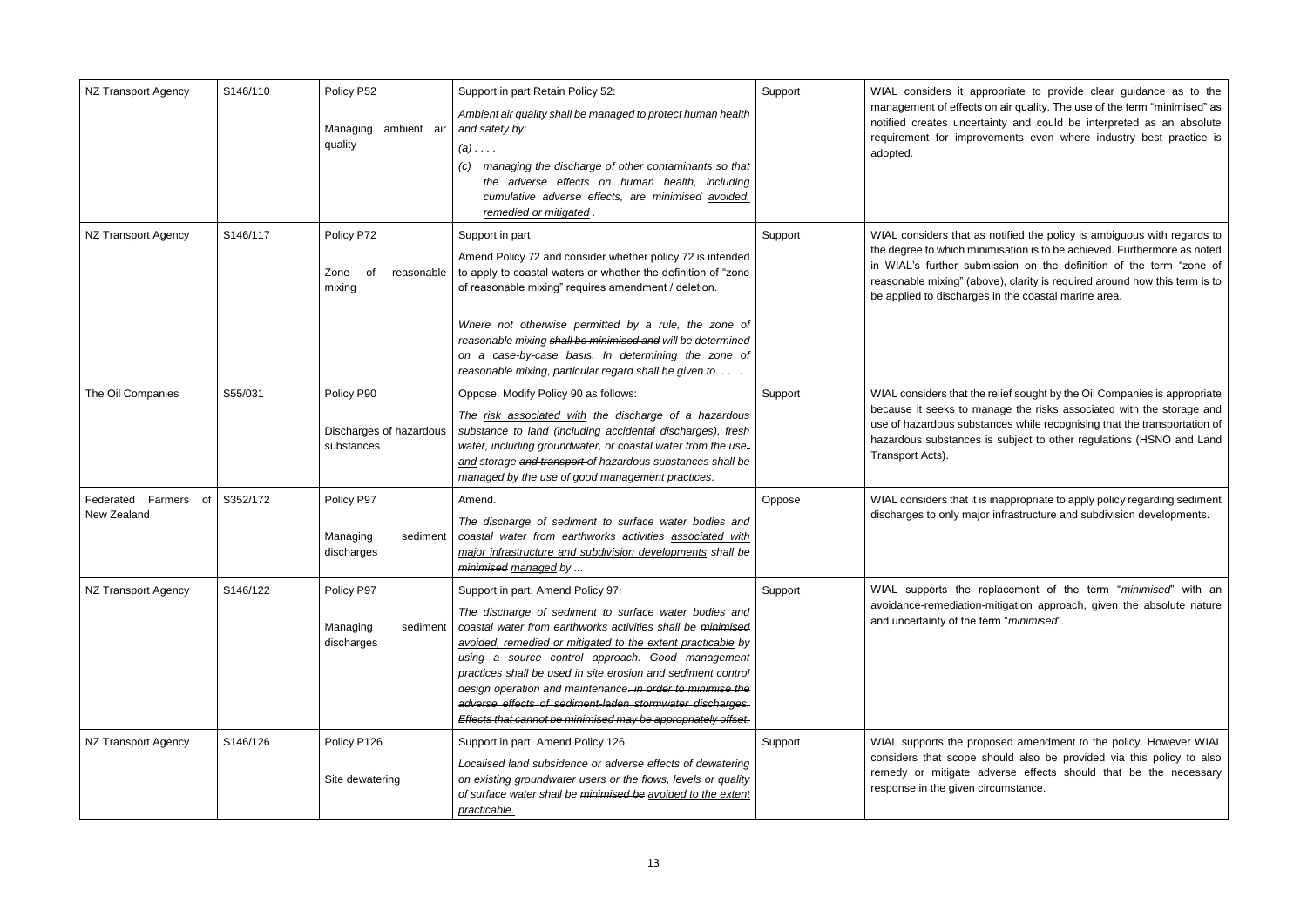riginal submission, it is considered necessary to nsure that the efficient use and development of MA is enabled. To this end, WIAL supports the **Submission Sealand Ltd.** 

is appropriate to ensure the community is well xtent and application of the obstacle limitation ort. This may need to be achieved through irrent mapping presentation.

is appropriate to provide for seawalls that are placement infrastructure. WIAL also notes the nature of sub-clause (e) given the policy relates to ods. Therefore in addition to the points made in ssion regarding this policy, WIAL supports the

rastructure development requires consideration of velopment options and selection of that which is achieve the various project objectives. In WIAL's ective in terms of project management and and longevity to require that a particular technique rs simply because it is possible.

t appropriate to require the avoidance of adverse ge of resource values identified in this submission

at activities involving reclamation, drainage and could avoid all adverse effects, but that is not to annot otherwise be remedied or mitigated.

| Chorus<br><b>New</b><br>Zealand<br>Limited         | S144/019 | Policy P132<br>Functional<br>need<br>and<br>efficient use  | Amend Policy 132 as follows:<br>Use and development in the coastal marine area shall<br>(h) recognise the location, operation and function of<br>existing regionally significant infrastructure.                                                                                                                                                                                                                                                                                                                                                                                                                                             | Support        | As set out in WIAL's ori<br>amend this policy to en:<br>infrastructure in the CM<br>submission of Chorus Ne                                                            |
|----------------------------------------------------|----------|------------------------------------------------------------|----------------------------------------------------------------------------------------------------------------------------------------------------------------------------------------------------------------------------------------------------------------------------------------------------------------------------------------------------------------------------------------------------------------------------------------------------------------------------------------------------------------------------------------------------------------------------------------------------------------------------------------------|----------------|------------------------------------------------------------------------------------------------------------------------------------------------------------------------|
| <b>CentrePort</b><br>Limited<br>(CentrePort)       | S121/079 | Policy P137<br>Airport height restriction<br>areas         | Support in part.<br>CentrePort has no objection in principle to the policy but has<br>concerns with the lack of clarity in Map 50 and the related<br>GIS information on http://mapping.gw.govt.nz.<br>There are no useful heights provided as to the approach fans<br>which is important in respect of Miramar and Burnham<br>Wharves which are close to the airport and potentially<br>affected by the height restrictions.                                                                                                                                                                                                                 | Support        | WIAL agrees that it is<br>informed as to the ext<br>surfaces for the Airpo<br>improvements in the curi                                                                 |
| <b>NZ Transport Agency</b>                         | S146/131 | Policy P139<br>Seawalls                                    | Support in part. Amend Policy 139:<br>The construction of a new seawall is inappropriate except<br>where the seawall is required to protect:<br>existing, or upgrades to, or replacement of<br>(a)<br>infrastructure, or<br>new regionally significant infrastructure,<br>(b)<br>and in respect of $(a)$ and $(b)$ :<br>the activity represents the best practicable option there<br>(C)<br>is no reasonable or practicable alternative means, and<br>suitably located, designed and certified by a qualified,<br>(d)<br>professional engineer, and<br>(e) designed to incorporate the use of soft engineering<br>options where appropriate. | Support        | WIAL considers that it i<br>required to protect repl<br>seemingly superfluous na<br>hard engineering methol<br>WIAL's original submiss<br>submission of the NZTA.      |
| Royal Forest and Bird<br><b>Protection Society</b> | S353/128 | Policy P139<br><b>Seawalls</b>                             | Support in part<br>In (e) replace "appropriate" with "possible"                                                                                                                                                                                                                                                                                                                                                                                                                                                                                                                                                                              | Oppose         | WIAL considers that infra<br>a range of possible deve<br>overall most suitable to a<br>view, it will be ineffe<br>development feasibility a<br>be adopted above others |
| Rangitane o Wairarapa<br>Inc.                      | S279/163 | Policy P145<br>Reclamation,<br>drainage<br>and destruction | Amend the policy and associated rules to require that any<br>reclamation, drainage or destruction on the coastal marine<br>areas shall only occur if adverse effects on natural character,<br>water quality, aquatic ecosystems and identified significant<br>sites in Schedules A-F are avoided.                                                                                                                                                                                                                                                                                                                                            | Oppose in part | In WIAL's view, it is not<br>effects on the wide range<br>in all instances.<br>It is highly unlikely that<br>destruction in the CMA o<br>say that these effects ca     |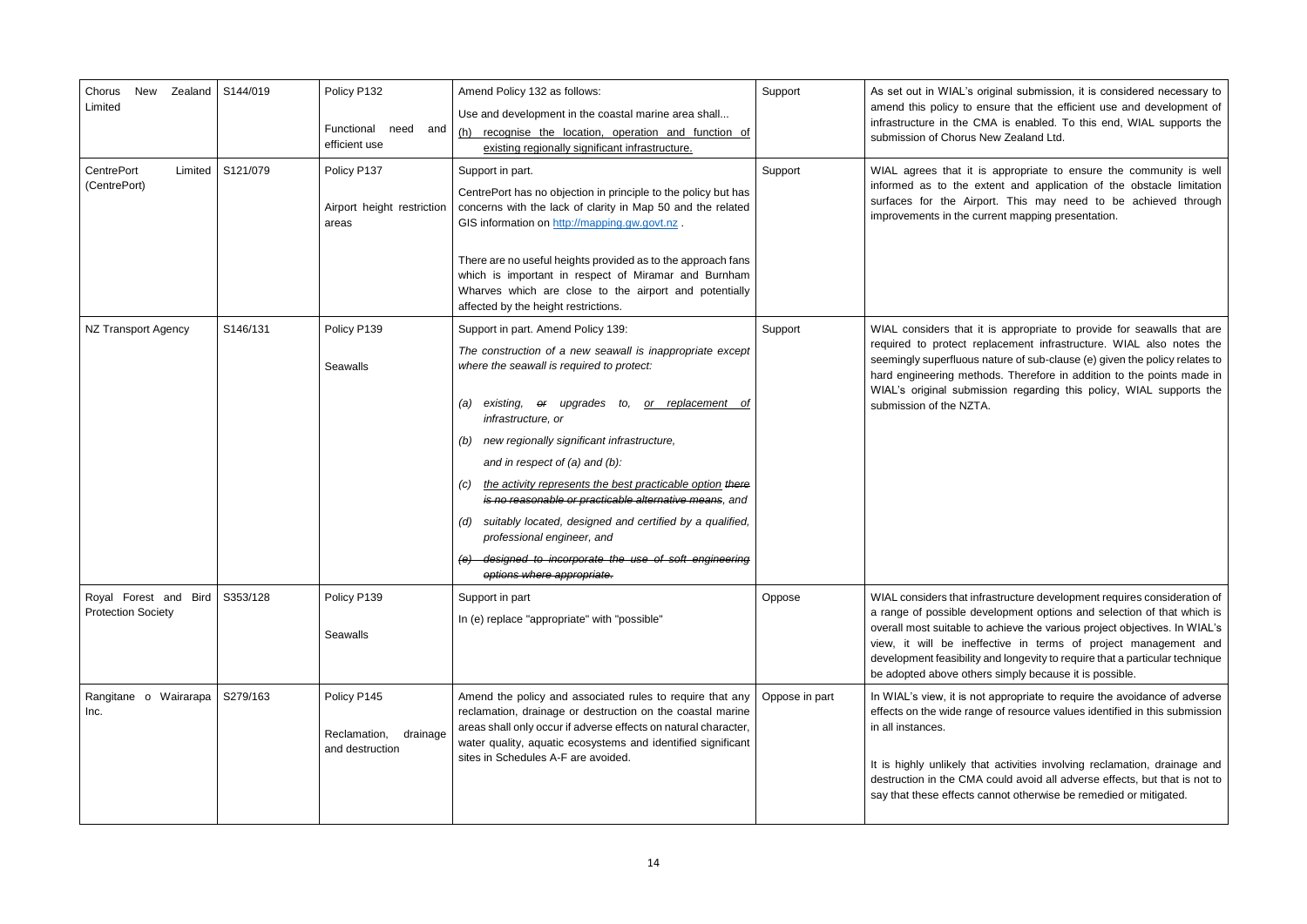amended by Rangitane o Wairarapa Inc. would any reclamation, drainage or destruction in the his nature would likely have significant implications ers and consequential adverse implications for the unity.

riginal submission it is considered appropriate to nent of underwater noise on a case-by-case basis, of a standardised approach precludes the pecific noise limits.

it is appropriate to provide for the efficient rade of regionally significant infrastructure to pathway for discharges associated with site ly significant infrastructure. For such activities that ards for a permitted activity status WIAL considers I status provides an appropriate level of control.

sought in its original submission, WIAL considers sed by Masterton District Council improves the Rule.

o not correlate to this rule R57 and therefore the quire deletion.

ider it appropriate to indiscriminately apply a mplying activity status to activities located within hin Schedules A to F.

e framework needs to be structured in a manner nt that is commensurate with the nature and scale

|                                              |          |                                                                                              |                                                                                                                                                                                                                                                                                                                                                                                                                                                                                     |                | Therefore the policy as<br>act as a prohibition on<br>CMA. A prohibition of this<br>for infrastructure provide<br>wellbeing of the commur                         |
|----------------------------------------------|----------|----------------------------------------------------------------------------------------------|-------------------------------------------------------------------------------------------------------------------------------------------------------------------------------------------------------------------------------------------------------------------------------------------------------------------------------------------------------------------------------------------------------------------------------------------------------------------------------------|----------------|-------------------------------------------------------------------------------------------------------------------------------------------------------------------|
| <b>CentrePort</b><br>Limited<br>(CentrePort) | S121/085 | Policy P151<br>Underwater noise                                                              | Support. Retain Policy P151 in its current form.                                                                                                                                                                                                                                                                                                                                                                                                                                    | Support        | As set out in WIAL's ori<br>provide for the assessme<br>because the absence<br>possibility of applying sp                                                         |
| <b>CHAPTER 5 RULES</b>                       |          |                                                                                              |                                                                                                                                                                                                                                                                                                                                                                                                                                                                                     |                |                                                                                                                                                                   |
| <b>Wellington Water Limited</b>              | S135/138 | Rule R42<br>discharges<br>Minor<br>permitted activity                                        | Amend. Provide a special category of permitted activity for<br>regionally significant infrastructure, or have consents trigger<br>to controlled activity status.                                                                                                                                                                                                                                                                                                                    | Support        | WIAL considers that i<br>development and upgr<br>provide a permitted p<br>dewatering for regionally<br>do not satisfy the standar<br>that a default controlled    |
| <b>Masterton District Council</b>            | S367/131 | R52: Stormwater<br>Rule<br>sites<br>large<br>from<br>restricted<br>discretionary<br>activity | Amend the heading to Rule R52 to "Stormwater from a port,<br>airport, or state highway" to appropriately reflect the intent<br>and scope of the rule.                                                                                                                                                                                                                                                                                                                               | Support        | In addition to the relief s<br>the amendment propos<br>clarity of the Proposed R                                                                                  |
| Greater<br>Wellington<br>Regional Council    | S133/010 | Rule R57<br>Discharge of hazardous<br>substances<br>$\sim$<br>non-<br>complying activity     | Amend to reflect the correct rule structure of the proposed<br>Plan by removing reference to Rules R87, R88, and R93 and<br>including reference to Rule R56.                                                                                                                                                                                                                                                                                                                        | Support        | Rules 87, 88 and 93 do<br>incorrect references requ                                                                                                               |
| Rangitane o Wairarapa<br>Inc.                | S279/213 | 5.7<br>Coastal<br>management<br>rules                                                        | Amend. The rules in this section that require discretionary or<br>non-complying consent for activities within sites identified in<br>Schedules A to F are supported.<br>Where rules do not require discretionary or non-complying<br>consent for activities within sites in those schedules, rules<br>should be amended or added to do so. Rules should be<br>amended and added to manage the actual and potential<br>effects of oil and gas exploration and extraction, and mining | Oppose in part | WIAL does not consic<br>discretionary or non-con<br>the areas identified withi<br>In WIAL's view, the rule<br>that enables assessmen<br>of the proposed activity. |
|                                              |          |                                                                                              | of minerals and other materials from the coastal marine area.<br>through resource consents of a status no lower than<br>restricted discretionary activity status.                                                                                                                                                                                                                                                                                                                   |                |                                                                                                                                                                   |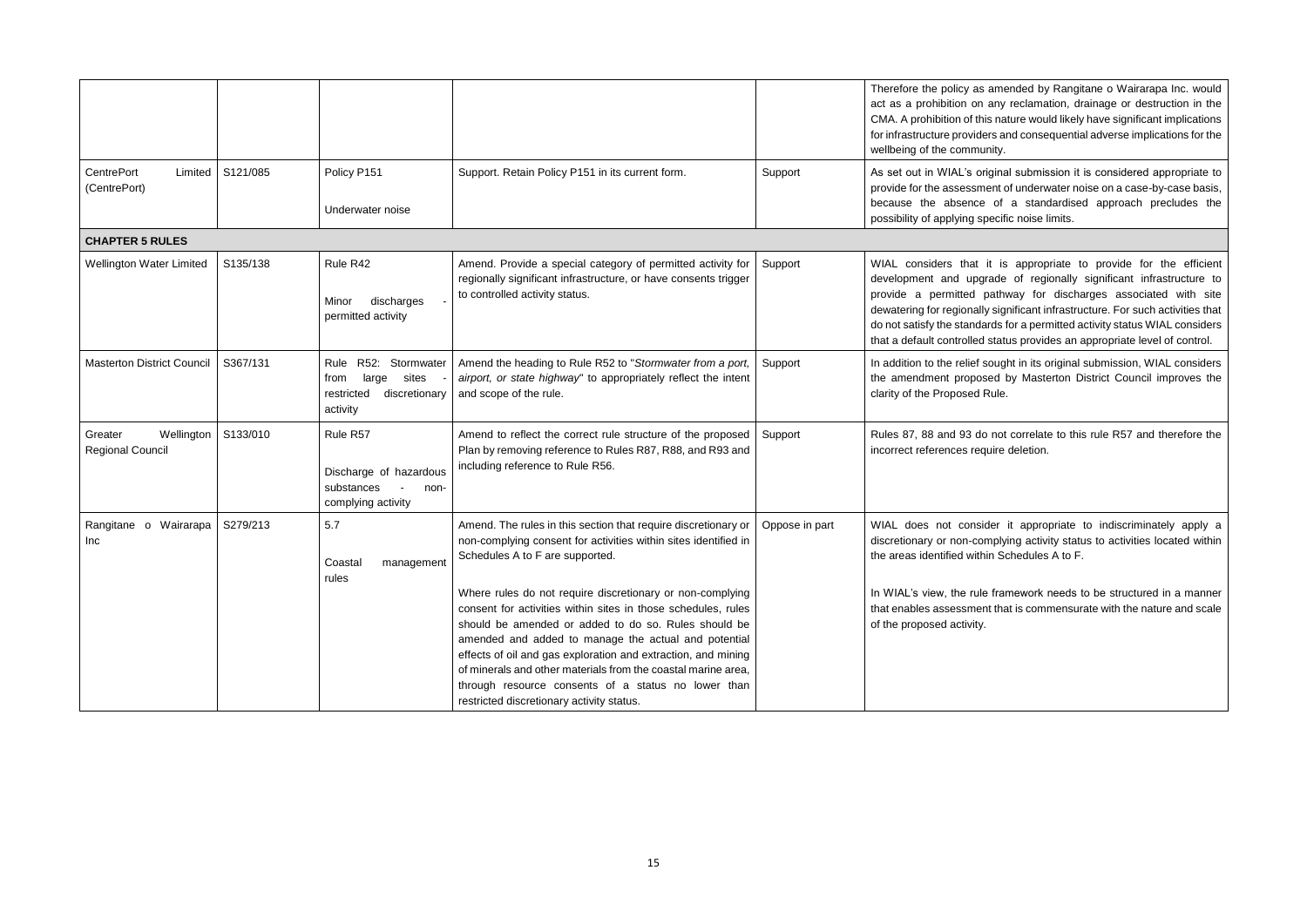| <b>NZ Transport Agency</b> | S146/192 | 5.7.2                                       | Amend conditions under 5.7.2                                                                                                                                                                                                                           | Support | WIAL supports the amer                                |
|----------------------------|----------|---------------------------------------------|--------------------------------------------------------------------------------------------------------------------------------------------------------------------------------------------------------------------------------------------------------|---------|-------------------------------------------------------|
|                            |          | Coastal<br>management<br>general conditions | Coastal management general conditions                                                                                                                                                                                                                  |         | to reduce duplication bet<br>in the Proposed Plan (e. |
|                            |          |                                             | Coastal management general conditions for activities in the<br>coastal marine area that apply when specified in a rule.                                                                                                                                |         |                                                       |
|                            |          |                                             | <b>Disturbance</b>                                                                                                                                                                                                                                     |         |                                                       |
|                            |          |                                             | (a) the coastal marine area, including river mouths shall not<br>be disturbed to an extent greater than that required to<br>undertake the activity, and                                                                                                |         |                                                       |
|                            |          |                                             | any disturbance of the foreshore or seabed is removed<br>(b)<br>in last for no longer than 48 hours, and                                                                                                                                               |         |                                                       |
|                            |          |                                             | there is no disturbance of the foreshore or seabed to a<br>(C)<br>depth greater than 0.5m below the seabed or foreshore<br>within the Hutt Valley Aquifer Zone shown on Map 30,<br>and                                                                 |         |                                                       |
|                            |          |                                             | all machinery, equipment and materials used for the<br>(d)<br>activity shall be removed from the foreshore or seabed<br>at the completion of the activity, and                                                                                         |         |                                                       |
|                            |          |                                             | <b>Discharges</b>                                                                                                                                                                                                                                      |         |                                                       |
|                            |          |                                             | (e) There shall be no discharge of contaminants (excluding<br>sediment which is addressed by clause (f)) to water or<br>the foreshore or seabed, except where the minor<br>discharge is permitted by another rule in this Plan, and                    |         |                                                       |
|                            |          |                                             | The discharge of sediment to water from an activity in,<br>on, over or under the foreshore or seabed in the coastal<br>marine area shall meet the following:                                                                                           |         |                                                       |
|                            |          |                                             | $(i)$ the release of sediment associated with the activity<br>shall not be undertaken for more than five<br>consecutive days, and for more than 12 hours per<br><del>day, and</del>                                                                    |         |                                                       |
|                            |          |                                             | it shall not, after reasonable mixing, cause any<br>conspicuous change in the colour of the water in<br>the receiving water or any change in horizontal<br>visibility greater than 30% more than 24 hours after<br>the completion of the activity, and |         |                                                       |

ndments sought by the NZTA insofar as they seek tween the Coastal General Rules and other rules in the Proposed Plan (e.g. relating to discharges 4 ).

 4 For example Rules R42 and R43, and Rules R55 – R57.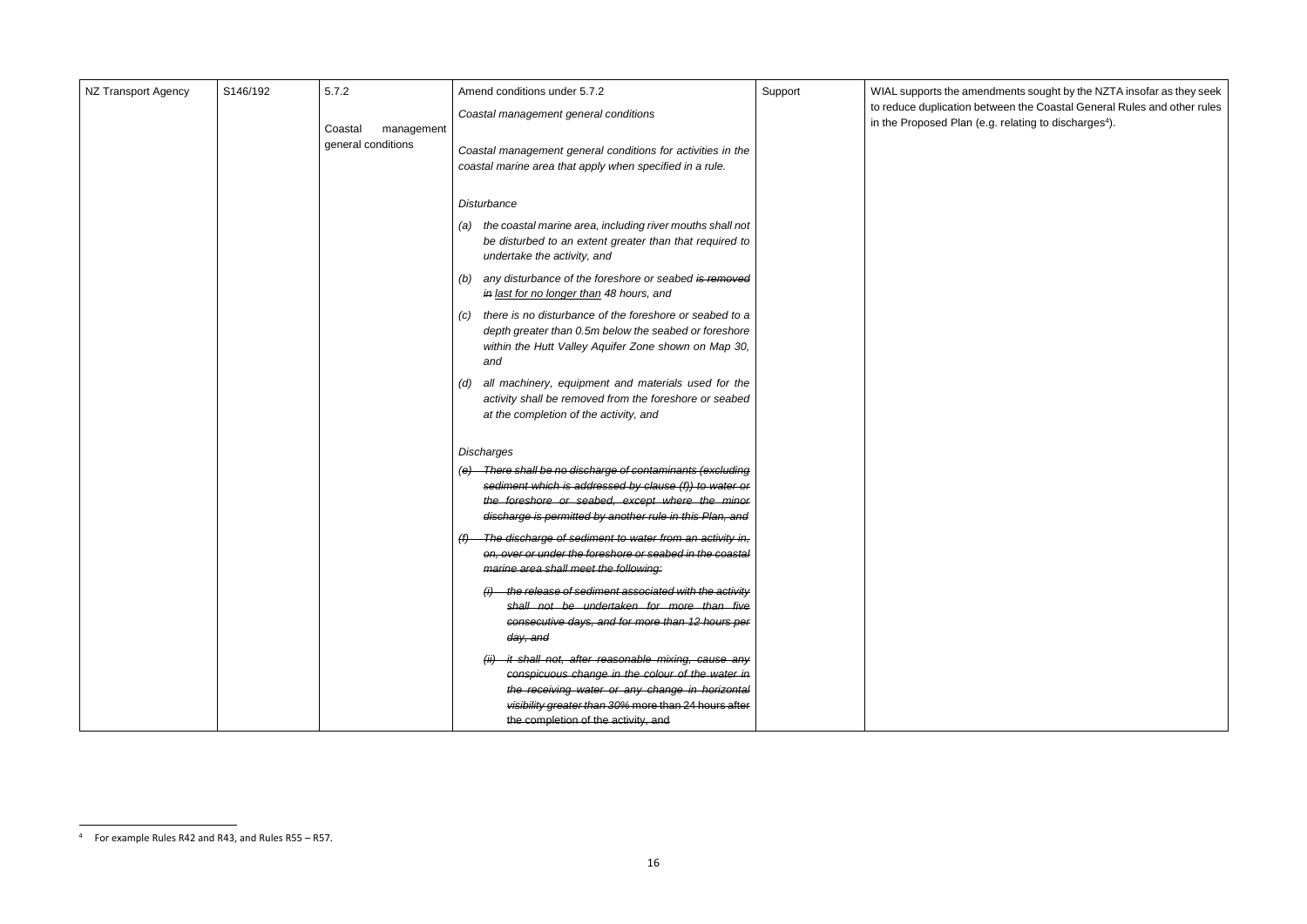AL's view, to incorporate consideration of the need tructures associated with regionally significant natters of discretion applying to this rule.

des reference to "additions or alterations", WIAL prove the usability of the Proposed Plan if R161 rify the relationship between R161 and the rules d alterations (e.g. Rules R150 and R151). This will mprehend the linkages between rules.

would be appropriate to include a stand-alone rule ignificant infrastructure located in the nominated enable clear and effective resource management.

AL's view, to incorporate consideration of the need tructures associated with regionally significant natters of discretion applying to this rule.

abmission regarding the insertion of a new rule to or damage of the foreshore or seabed inside a a discretionary activity where there is a functional

on WIAL identified the overlap between rule R194 that R204 appears to amply manage the issues L therefore sought deletion of R194.

lief sought by WIAL in its original submission is not ers that it would be appropriate to adopt the relief A with regards to section 5.7.12 of the Proposed hat there is a clear correlation (in terms of activity very similar/identical) matters managed by Rules

| NZ Transport Agency                 | S146/199 | Rule R155<br><b>New</b><br>temporary<br>restricted<br>structures<br>discretionary activity                                                    | Support in part. Amend Rule 155 to include a new matter for<br>discretion:<br>11. whether the structure is associated with the use,<br>operation, maintenance, upgrading or development of<br>regionally significant infrastructure.                                                                                                                                                                                                     | Support         | It is appropriate, in WIA<br>for new temporary st<br>infrastructure into the m                                                                                                                            |
|-------------------------------------|----------|-----------------------------------------------------------------------------------------------------------------------------------------------|------------------------------------------------------------------------------------------------------------------------------------------------------------------------------------------------------------------------------------------------------------------------------------------------------------------------------------------------------------------------------------------------------------------------------------------|-----------------|-----------------------------------------------------------------------------------------------------------------------------------------------------------------------------------------------------------|
| New<br>Zealand<br>Chorus<br>Limited | S144/030 | Rule R161<br>New structures, additions<br>alterations<br>to<br>or<br>structures outside sites<br>significance<br>0f<br>discretionary activity | Amend Rule R161 to clearly define thresholds for minor<br>additions or alterations to structures.                                                                                                                                                                                                                                                                                                                                        | Support         | Given Rule R161 inclu<br>considers it would imp<br>were amended to clari<br>relating to additions and<br>assist Plan users to cor                                                                         |
| NZ Transport Agency                 | S146/202 | Rule R162<br>New structures, additions<br>alterations<br>to<br>or<br>structures inside sites of<br>significance<br>non-<br>complying activity | Retain Rule 162, subject to providing for a new rule<br>managing new structures, additions or alterations to a<br>structure and the associated use of the structure inside a site<br>or habitat identified in Schedule C (mana whenua), Schedule<br>F4 (coastal sites), Schedule F5 (coastal habitats) or<br>Schedule J (geological features) in the coastal marine area<br>where associated with regionally significant infrastructure. | Support         | WIAL considers that it v<br>relating to regionally si<br>sites of significance, to                                                                                                                        |
| <b>NZ Transport Agency</b>          | S146/204 | Rule R164<br>Replacement<br>οf<br>structures -<br>restricted<br>discretionary activity                                                        | Support in part, amend the Matters for discretion as follows:<br>whether the structure is associated with the use,<br>8.<br>operation, maintenance, upgrading or development of<br>regionally significant infrastructure                                                                                                                                                                                                                 | Support         | It is appropriate, in WIA<br>for new temporary st<br>infrastructure into the m                                                                                                                            |
| NZ Transport Agency                 | S146/213 | 5.7.12<br>General<br>disturbance activities                                                                                                   | Add a new rule which specifically provides for disturbance or<br>damage of the foreshore or seabed inside a site of<br>significance as a discretionary activity where there is a<br>functional and operational need.                                                                                                                                                                                                                     | Support in part | WIAL notes NZTA's su<br>provide for disturbance<br>site of significance as a<br>and operational need.<br>In its original submissic                                                                        |
|                                     |          |                                                                                                                                               |                                                                                                                                                                                                                                                                                                                                                                                                                                          |                 | and R204, and noted t<br>covered by R194. WIAI<br>In the event that the reli<br>provided, WIAL conside<br>as sought by the NZT/<br>Plan. This will ensure th<br>status) between the (v<br>R1984 and R204. |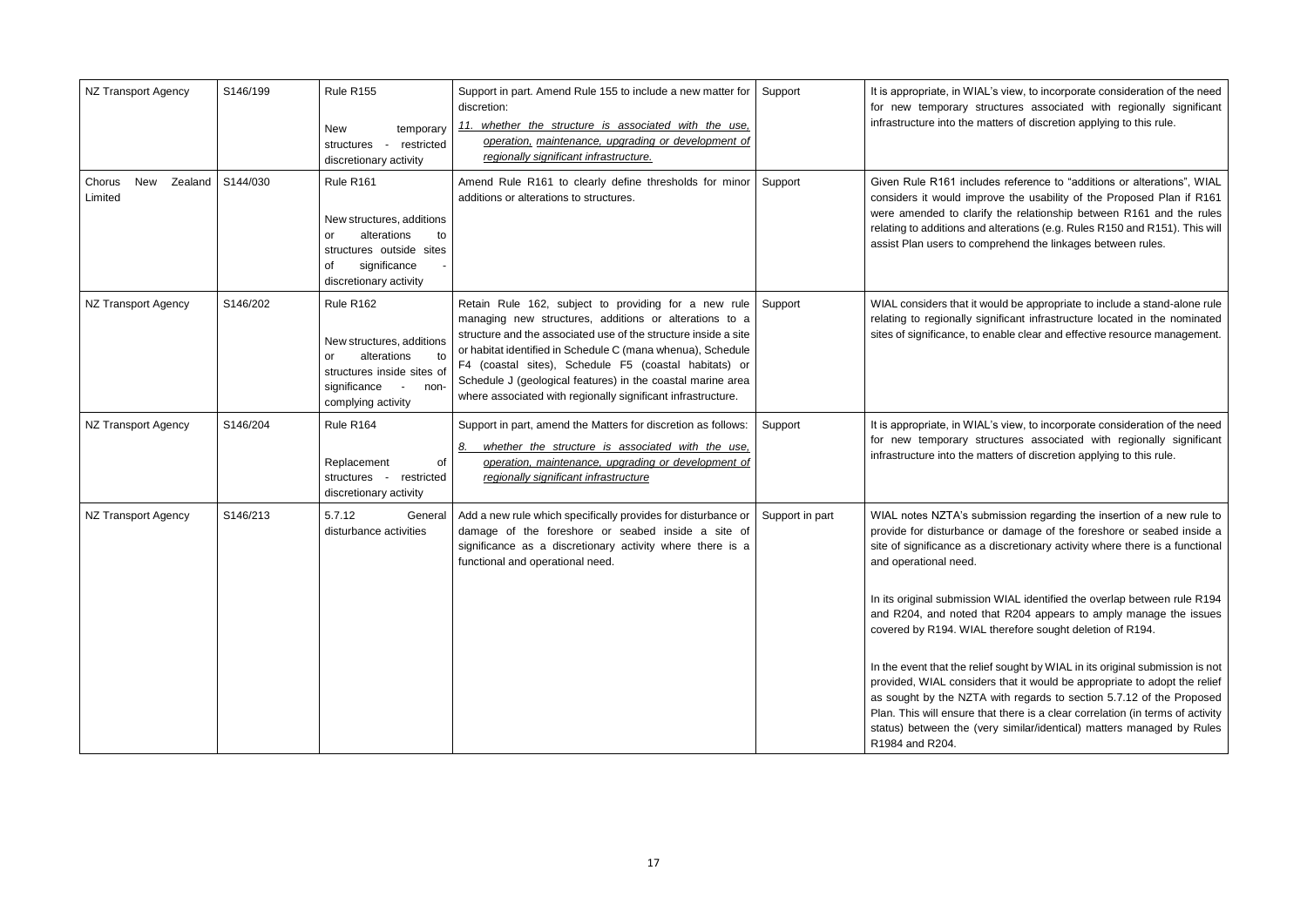south in its original submission, WIAL supports the he term "*repair*" at sub-clause (d) of the rule.

original submission, WIAL considers that all bed Plan to Schedule K (surf breaks) and Map 18 the Proposed Plan.

s original submission raised concerns with regards -coastal).

pposes the relief sought by the Royal Forest and relating to Rule R207.

s original submission on this policy (which sought Iment of this rule), WIAL supports the Minister's

the relationship between Rule 216 and other rules which also provide for the destruction of the

s original submission on this policy (which sought ndment of this rule), WIAL considers that the R216 and other rules relating to damage, n, contaminant discharges and diversion in the d amendment to ensure that the rules do not apply ty status to the same activity.

Its the relief sought by the Hutt City Council without lief sought in WIAL's original submission in relation 1ap 18.

original submission, the application and extent of larly around the Airport coastal margin is not ppriate.

| NZ Transport Agency       | S146/215 | Rule R197                                                                | Support in part. Amend Rule 197:                                                                                                                                                                                     | Support in part | In addition to the relief s                                                                                                                               |
|---------------------------|----------|--------------------------------------------------------------------------|----------------------------------------------------------------------------------------------------------------------------------------------------------------------------------------------------------------------|-----------------|-----------------------------------------------------------------------------------------------------------------------------------------------------------|
|                           |          | Motor vehicles for certain<br>purposes -<br>permitted<br>activity        | The disturbance of the foreshore or seabed from motor<br>vehicles in the coastal marine area, for the following<br>purposes:                                                                                         |                 | proposed insertion of th                                                                                                                                  |
|                           |          |                                                                          | the <b>operation</b> , maintenance, repair, upgrade and<br>(d)<br>development operation of regionally significant<br>infrastructure is a permitted activity, provided the<br>following conditions are met:           |                 |                                                                                                                                                           |
|                           |          |                                                                          | the vehicle shall take the most direct route, and shall<br>(e)<br>only operate within the area necessary to carry out the<br>activity to ensure minimal disturbance to the foreshore<br>or seabed, and               |                 |                                                                                                                                                           |
|                           |          |                                                                          | the activity shall comply with the coastal management<br>general conditions specified above in Section 5.7.2.                                                                                                        |                 |                                                                                                                                                           |
| Royal Forest and Bird     | S353/167 | Rule R207                                                                | Support in part.                                                                                                                                                                                                     | Oppose          | As set out in WIAL's                                                                                                                                      |
| <b>Protection Society</b> |          | Deposition for<br>beach<br>renourishment<br>controlled activity          | Delete matter of control (5) and make the activity in sites<br>identified in (5) a restricted discretionary activity with<br>discretion reserved over whether the activity should be<br>undertaken within that site. |                 | references in the Propo<br>should be deleted from<br>WIAL also notes that its<br>to Schedule F2c (birds-                                                  |
|                           |          |                                                                          |                                                                                                                                                                                                                      |                 | On this basis WIAL op<br><b>Bird Protection Society</b>                                                                                                   |
| Minister of Conservation  | S75/184  | Rule R216<br>Destruction                                                 | Amend. Clarify relationship for destruction between these<br>sets of rules.                                                                                                                                          | Support in part | Without limiting WIAL's<br>the deletion or amend<br>submission.                                                                                           |
|                           |          | non-<br>complying activity                                               |                                                                                                                                                                                                                      |                 | It is necessary to clarify<br>in the Proposed Plan<br>foreshore or seabed.                                                                                |
| NZ Transport Agency       | S146/224 | Rule R216<br>Destruction<br>non-<br>complying activity                   | Provide clarity on what destruction means in the context of<br>the Plan.                                                                                                                                             | Support         | Without limiting WIAL's<br>the deletion or amen<br>relationship between<br>disturbance, deposition<br>CMA require review an<br>multiple/differing activit |
| <b>MAPS AND SCHEDULES</b> |          |                                                                          |                                                                                                                                                                                                                      |                 |                                                                                                                                                           |
| Hutt City Council         | S84/010  | Schedule F2c<br>Habitats for indigenous<br>the<br>birds<br>in<br>coastal | Use a scientifically robust method for identification of areas<br>of significance to birds that recognises the actual value of the<br>sites.                                                                         | Support in part | WIAL generally support<br>derogating from the reli<br>to Schedule F2c and M                                                                               |
|                           |          | marine area                                                              | The level of significance that needs to be met to be<br>included in Schedule F2c (Habitats for indigenous birds in<br>the coastal marine area) is considered too low. As a                                           |                 | As set out in WIAL's o<br>Schedule F2c particu<br>considered to be appro                                                                                  |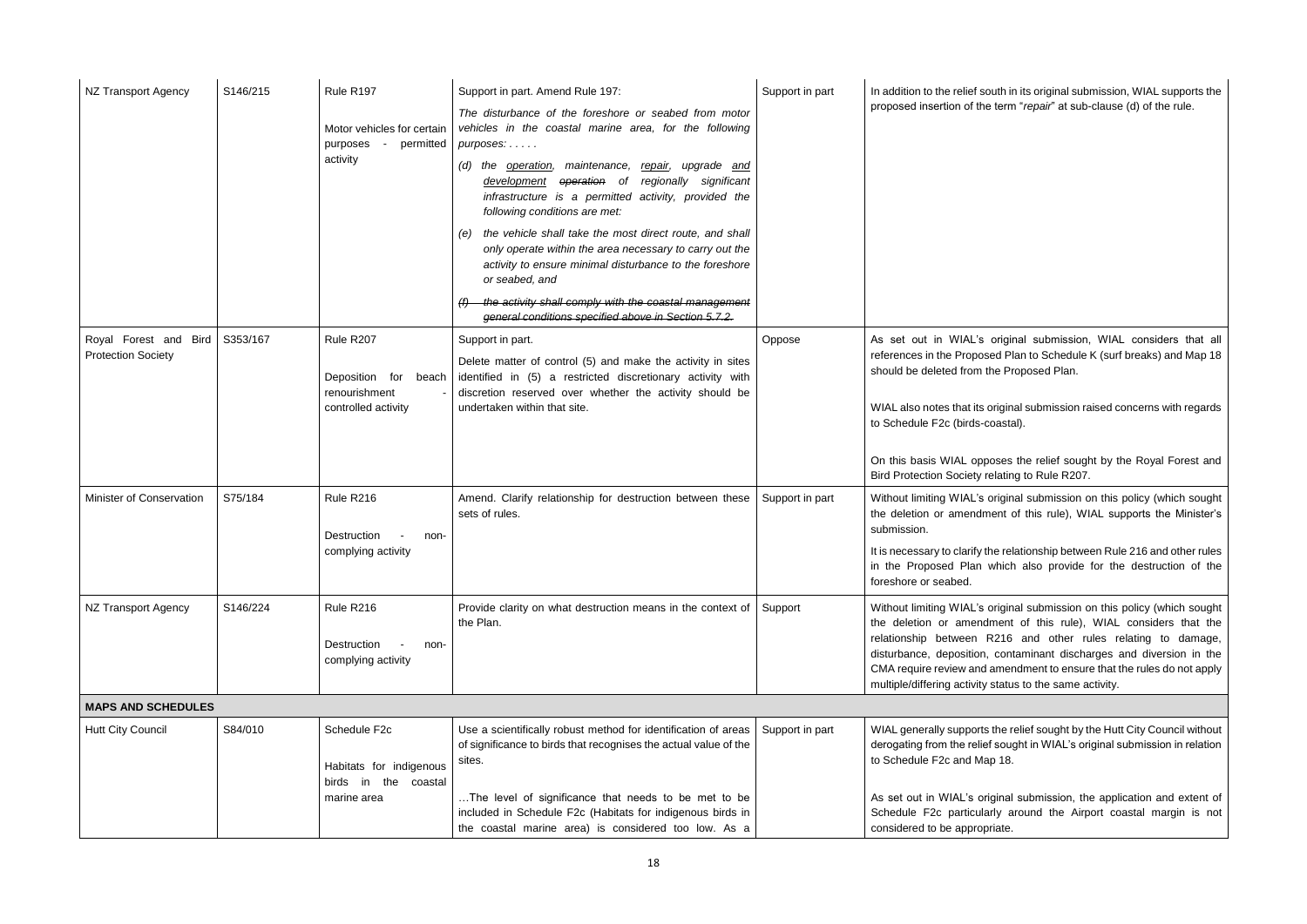is appropriate to ensure the community is well extent and application of the obstacle limitation port. This may need to be achieved through urrent mapping presentation.

|                                   |         |          |                                                                   | consequence this schedule includes very large areas<br>including all of Wellington Harbour.                                                                                                                                                                                                                                                                                                                                                                                                                                                                                                                                                                                                                                                           |         |                                                                                                    |
|-----------------------------------|---------|----------|-------------------------------------------------------------------|-------------------------------------------------------------------------------------------------------------------------------------------------------------------------------------------------------------------------------------------------------------------------------------------------------------------------------------------------------------------------------------------------------------------------------------------------------------------------------------------------------------------------------------------------------------------------------------------------------------------------------------------------------------------------------------------------------------------------------------------------------|---------|----------------------------------------------------------------------------------------------------|
|                                   |         |          |                                                                   | Identification as an area significant to birds appears to be<br>solely based on bird sightings at a site rather than the actual<br>value of the site to birds. The number of bird sighting sis<br>considered likely to be affected by not just the number of<br>birds visiting a site but also the accessibility and proximity of<br>urban areas to these sites. That is, more remote areas may<br>have lower bird sightings due to less people present to<br>witness bird visitation. Little weight appears to be given to the<br>actual use of a site for birds, such as nesting site or part of a<br>migration route.<br>This provision is unduly restrictive and does not give<br>sufficient consideration to the individual merits of each case. |         |                                                                                                    |
| <b>CentrePort</b><br>(CentrePort) | Limited | S121/149 | Map 50<br>Wellington International<br>Airport height restrictions | Amend.<br>CentrePort has no objection in principle but has concerns<br>with the lack of clarity in Map 50 and the related GIS<br>information on http://mapping.gw.govt.nz.                                                                                                                                                                                                                                                                                                                                                                                                                                                                                                                                                                            | Support | WIAL agrees that it is<br>informed as to the e:<br>surfaces for the Airp<br>improvements in the cu |
|                                   |         |          |                                                                   | There are no useful heights provided as to the approach fans<br>which is important in respect of Miramar and Burnham<br>Wharves which are close to the airport and potentially<br>affected by the height restrictions.                                                                                                                                                                                                                                                                                                                                                                                                                                                                                                                                |         |                                                                                                    |